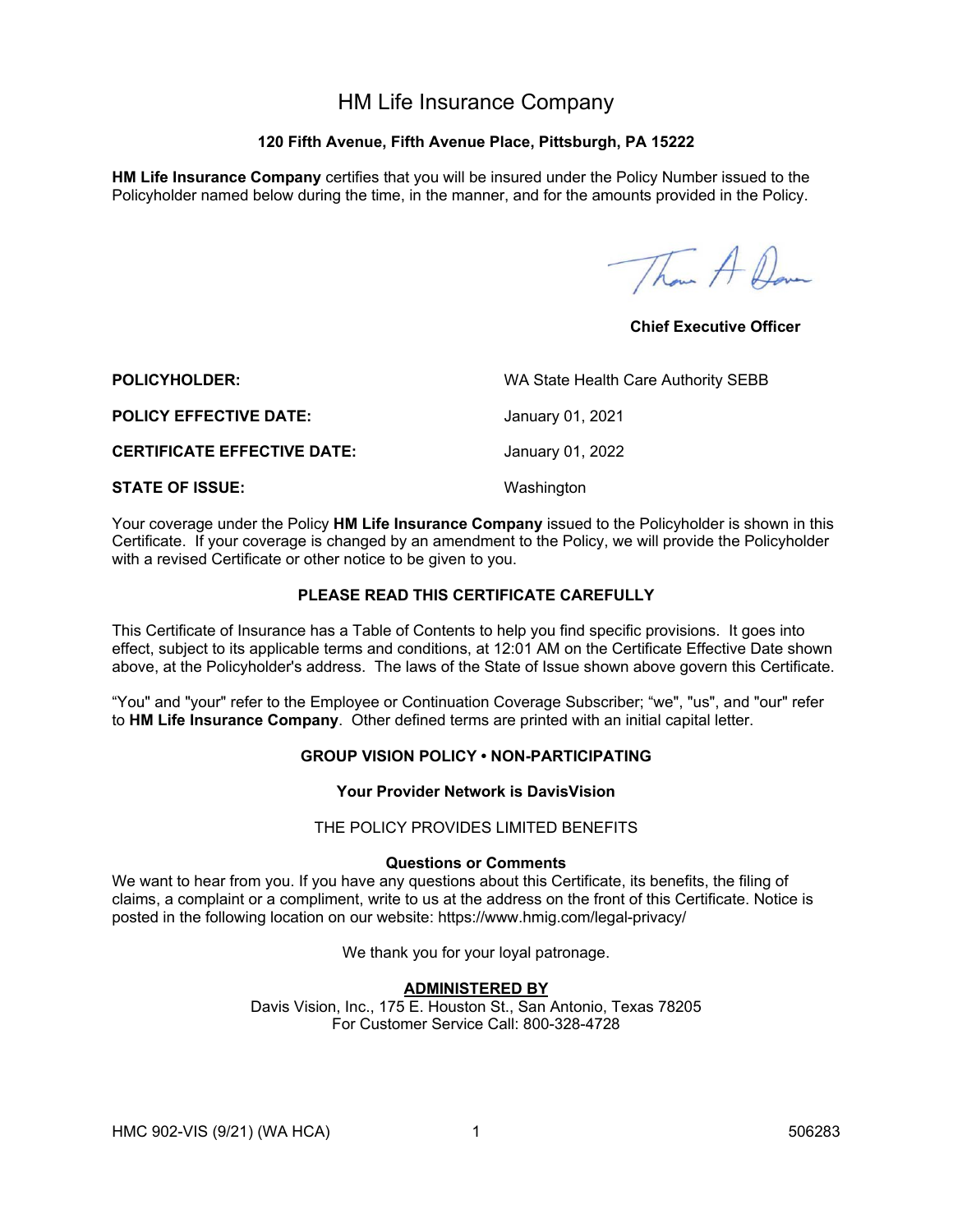# **Table of Contents**

|                    | 3   |
|--------------------|-----|
|                    |     |
|                    |     |
|                    |     |
| <b>DEFINITIONS</b> |     |
|                    |     |
|                    | -12 |
|                    |     |
|                    | 14  |
|                    |     |
|                    |     |
|                    |     |
|                    |     |
| <b>EXCLUSIONS</b>  |     |
|                    |     |
|                    | .24 |
|                    | 24  |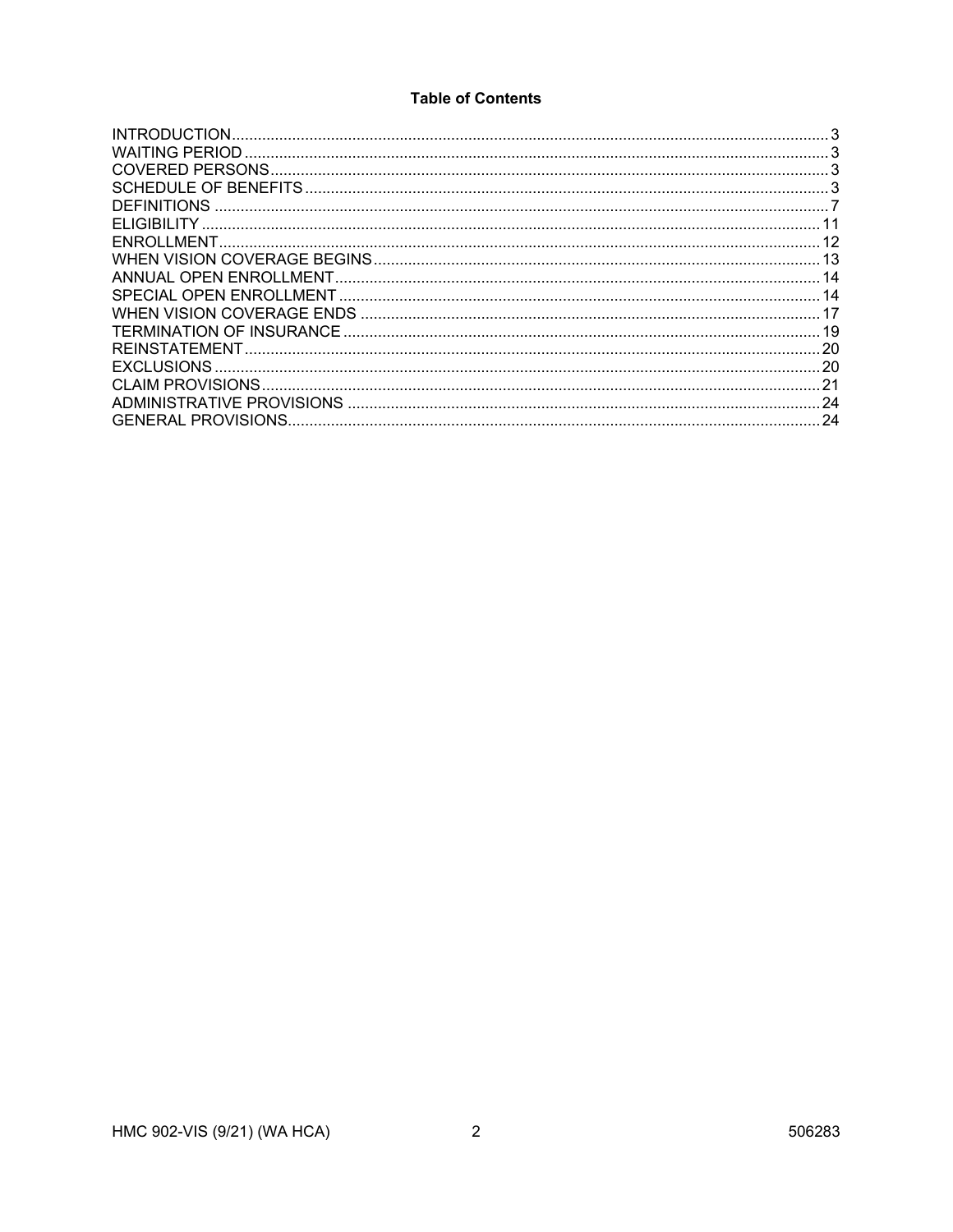### **INTRODUCTION**

This Certificate is intended to be read in its entirety. In order to understand how benefits are calculated and all the conditions, exclusions and limitations applicable to its benefits, please read all the Certificate provisions carefully. We have issued to the Policyholder, for delivery to you, a Certificate setting forth the benefits of coverage under the Policy and Certificate.

Subject to the terms and conditions of the Policy, we agree to provide the benefits described in this Certificate in consideration of the Policyholder's remittance of the premium when due, or if you are being billed directly your payment of the required premium when due.

### **WAITING PERIOD**

The Waiting Period is the period of time that must elapse from the date you are hired before you or your Dependents are eligible for a benefit payment under the Policy. This period is determined by the Policyholder's personnel practices. We will not pay for benefits received during the Waiting Period. If your coverage ends you may have to satisfy a new Waiting Period in order to become insured again under the Policy. See Reinstatement for exceptions.

#### **COVERED PERSONS**

Member **Dependents** 

### **SCHEDULE OF BENEFITS**

Subject to the terms of the Policy, benefits are payable per Covered Person as shown in the Schedule of **Benefits** 

A Covered Person may use the Provider of their choice. There are two types of Providers - those that are part of the Network (In-Network Providers) and those that are not part of the Network (Out-of-Network Providers). The payment of benefits varies depending on the type of Provider chosen.

When services or Materials are received from a Provider who is part of the Network, you are responsible for the Copayment, if a cash payment is due the Provider.

Benefits for services or Materials received from a Provider outside of the Network are shown in terms of the dollar amount we will pay you for that service or Material. If you use an Out-of-Network Provider your total responsibility is the difference between the Reimbursement and the Provider's Actual Charge - we will pay the dollar amount of the Reimbursement for that service or Material or the Provider's Actual Charge if less. An Out-of-Network Provider may bill you for the difference.

You will not be paid a separate benefit, charged an additional Copayment or incur any additional cost for any item listed as "Included" or "Included – no Copayment".

| <b>ADULT SUBSCRIBERS 19 AND OVER</b>                                     | <b>IN-NETWORK BENEFITS</b>       |
|--------------------------------------------------------------------------|----------------------------------|
| Frequency – Renews:                                                      |                                  |
| Eye Examination inclusive of Dilation (when professionally<br>indicated) | Every calendar year on January 1 |
| Spectacle Lenses                                                         | January 1 of even years          |
| Frame                                                                    | January 1 of even years          |
| Contact Lens Evaluation, Fitting & Follow-Up Care                        | January 1 of even years          |
| Contact Lenses (in lieu of eyeglasses)                                   | January 1 of even years          |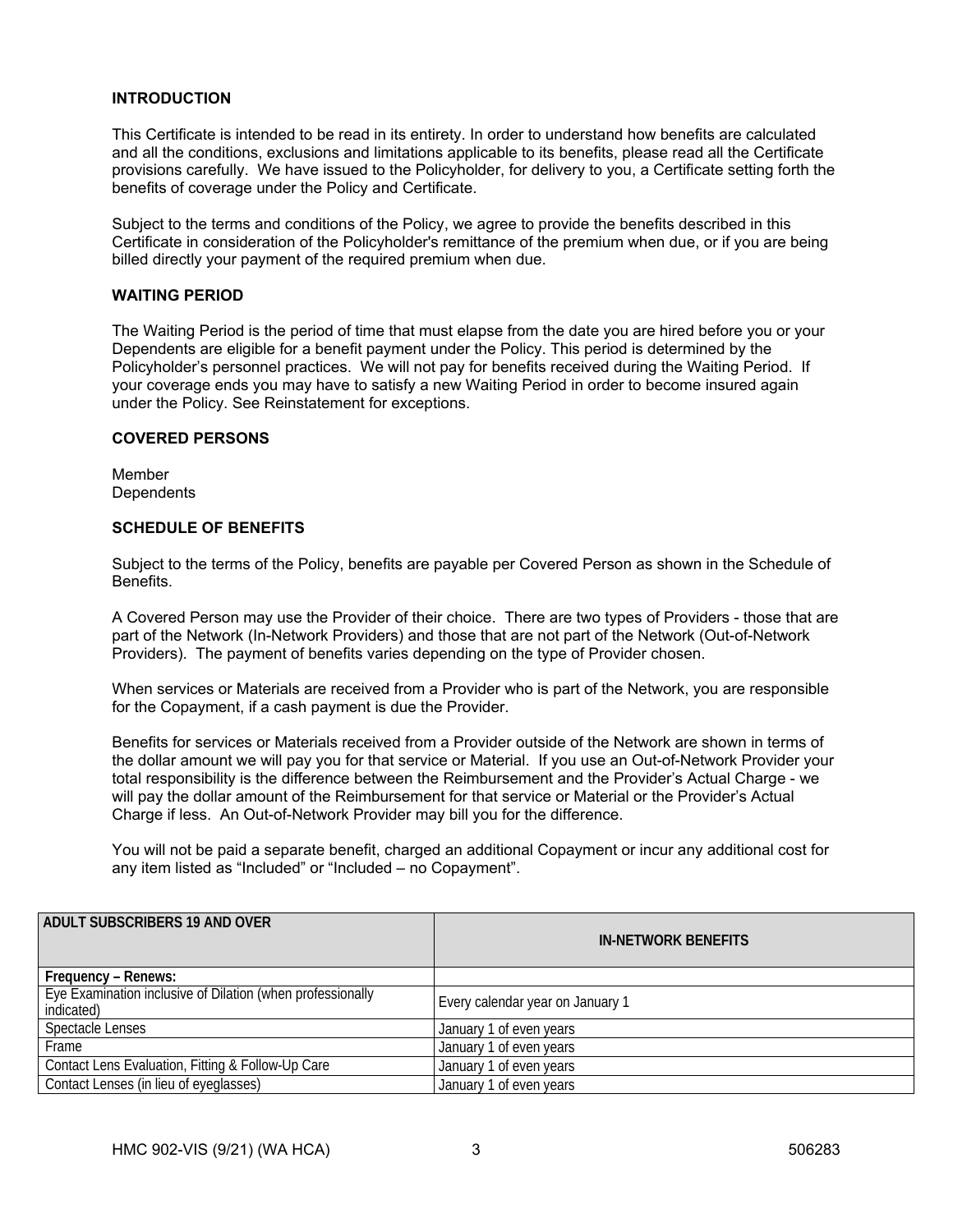| Copayments                                                                |                         |
|---------------------------------------------------------------------------|-------------------------|
| Eye Examination                                                           | Included                |
| <b>Spectacle Lenses</b>                                                   | Included                |
| Contact Lens Evaluation, Fitting & Follow-Up Care                         | $IncI$ uded             |
| Eyeglass Benefit - Frame                                                  |                         |
| Non-Collection Frame Allowance (Retail - you will be paid the             | \$150                   |
| retail Allowance shown for the frame or the Provider's charge,            |                         |
| whichever is less):                                                       |                         |
| Visionworks Enhanced Frame                                                | Included                |
| Davis Vision Frame Collection (in lieu of the Non-Collection              |                         |
| Frame Allowance):                                                         |                         |
| Fashion level                                                             | Included                |
| Designer level                                                            | Included                |
| Premier level                                                             | Included                |
| Eyeglass Benefit - Spectacle Lenses                                       |                         |
| Clear plastic single-vision, lined bifocal, trifocal or lenticular lenses | Included                |
| (any size or Rx)                                                          |                         |
| <b>Tinting of Plastic Lenses</b>                                          | Included                |
| <b>Scratch-Resistant Coating</b>                                          | Included                |
| Polycarbonate Lenses Children                                             | Included                |
| Polycarbonate Lenses Adults                                               | \$30 Co-payment         |
| <b>Ultraviolet Coating</b>                                                | \$12 Co-payment         |
| Anti-Reflective (AR) Coating Standard                                     | \$35 Co-payment         |
| Anti-Reflective (AR) Coating Premium                                      | \$48 Co-payment         |
| Anti-Reflective (AR) Coating Ultra                                        | \$60 Co-payment         |
| Anti-Reflective (AR) Coating Ultimate                                     | \$85 Co-payment         |
| Progressive Lenses Standard                                               | \$50 Co-payment         |
| Progressive Lenses Premium                                                | \$90 Co-payment         |
| Progressive Lenses Ultra                                                  | \$140 Co-payment        |
| Progressive Lenses Ultimate                                               | \$175 Co-payment        |
| <b>High-Index Lenses</b>                                                  | \$55 Co-payment         |
| <b>Polarized Lenses</b>                                                   | \$75 Co-payment         |
| Plastic Photosensitive Lenses                                             | \$65 Co-payment         |
| <b>Scratch Protection Plan: Single Vision</b>                             | \$20 Co-payment         |
| <b>Scratch Protection Plan: Multifocal Lenses</b>                         | \$40 Co-payment         |
| Contact Lens Benefit (in lieu of eyeglasses)                              |                         |
| Non-Collection Contact Lenses: Materials Allowance (you will be           | \$150                   |
| paid the Allowance shown for the Contact Lenses or the Provider's         |                         |
| charge, whichever is less)                                                |                         |
|                                                                           |                         |
| Collection Contact Lenses (in lieu of Allowance for Non-Collection        |                         |
| Contact Lenses): Materials                                                |                         |
| - Disposable                                                              | 8 boxes/multi-packs     |
| Planned Replacement                                                       | 4 boxes/multi-packs     |
| Evaluation, Fitting & Follow-up Care                                      | Included                |
| Visually Required Contact Lenses (with prior approval)                    | Included                |
| Materials, Evaluation, Fitting & Follow-Up Care                           |                         |
|                                                                           |                         |
| <b>OUT-OF-NETWORK-BENEFITS</b>                                            |                         |
| Frequency - Renews:                                                       |                         |
| Eye Examination inclusive of Dilation (when professionally indicated)     | January 1 of even years |
| Spectacle Lenses                                                          | January 1 of even years |
| Frame                                                                     | January 1 of even years |
| Contact Lenses (in lieu of eyeglasses)                                    | January 1 of even years |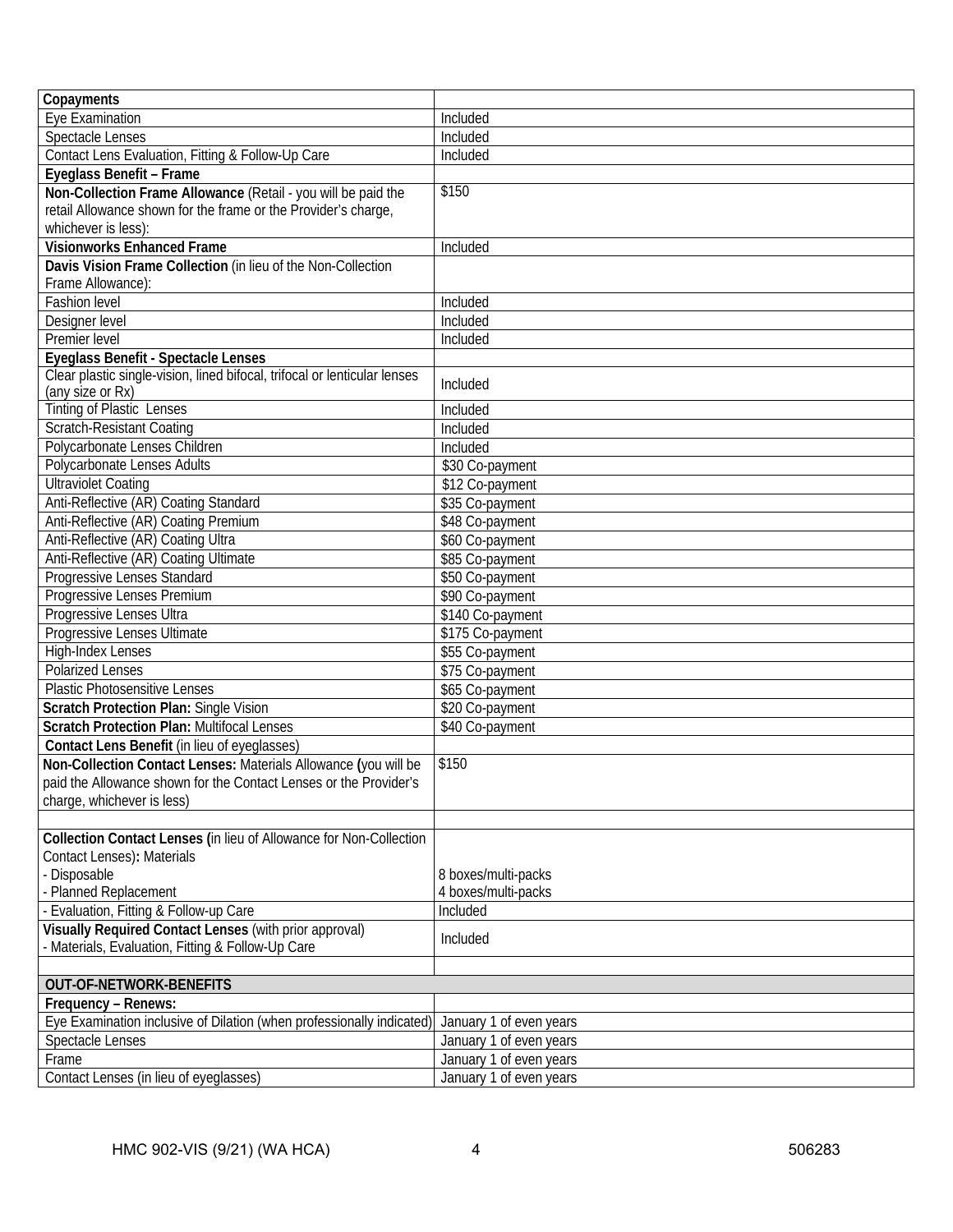# **REIMBURSEMENT SCHEDULE**

| (YOU WILL BE REIMBURSED AT THE FOLLOWING LEVELS OR PAID THE PROVIDER'S CHARGE, WHICHEVER IS LESS): |       |
|----------------------------------------------------------------------------------------------------|-------|
| Eye Examination:                                                                                   | \$40  |
| Single Vision Lenses:                                                                              | \$40  |
| <b>Bifocal Lenses:</b>                                                                             | \$60  |
| <b>Trifocal Lenses:</b>                                                                            | \$80  |
| Lenticular Lenses:                                                                                 | \$100 |
| <b>Contact Lenses:</b>                                                                             | \$105 |
| <b>Visually Required Contact Lenses:</b>                                                           | \$225 |
| Frame:                                                                                             | \$50  |

| <b>MEMBERS UNDER THE AGE OF 19</b>                                                            |                                  |
|-----------------------------------------------------------------------------------------------|----------------------------------|
|                                                                                               |                                  |
| <b>IN-NETWORK BENEFITS</b>                                                                    |                                  |
| Frequency - Renews:<br>Eye Examination inclusive of Dilation (when professionally             |                                  |
| indicated)                                                                                    | Every calendar year on January 1 |
| <b>Spectacle Lenses</b>                                                                       | Every calendar year on January 1 |
| Frame                                                                                         | Every calendar year on January 1 |
| Contact Lens Evaluation, Fitting & Follow-Up Care                                             | Every calendar year on January 1 |
| Contact Lenses (in lieu of eyeglasses)                                                        | Every calendar year on January 1 |
| Copayments                                                                                    |                                  |
| Eye Examination                                                                               | Included                         |
| <b>Spectacle Lenses</b>                                                                       | Included                         |
| Contact Lens Evaluation, Fitting & Follow-Up Care                                             | Included                         |
| Eyeglass Benefit - Frame                                                                      |                                  |
| Non-Collection Frame Allowance (Retail - you will be paid the                                 | \$150                            |
| retail Allowance shown for the frame or the Provider's charge,                                |                                  |
| whichever is less):                                                                           |                                  |
| <b>Visionworks Enhanced Frame</b>                                                             | Included                         |
| Davis Vision Frame Collection (in lieu of the Non-Collection                                  |                                  |
| Frame Allowance):                                                                             |                                  |
| Fashion level                                                                                 | Included                         |
| Designer level                                                                                | Included                         |
| Premier level                                                                                 | Included                         |
| Eyeglass Benefit - Spectacle Lenses                                                           |                                  |
| Clear plastic single-vision, lined bifocal, trifocal or lenticular lenses<br>(any size or Rx) | Included                         |
| <b>Tinting of Plastic Lenses</b>                                                              | Included                         |
| <b>Scratch-Resistant Coating</b>                                                              | Included                         |
| Polycarbonate Lenses Children                                                                 | Included                         |
| Polycarbonate Lenses Adults                                                                   | Not Available                    |
| <b>Ultraviolet Coating</b>                                                                    | Included                         |
| Anti-Reflective (AR) Coating Standard                                                         | \$35 Co-payment                  |
| Anti-Reflective (AR) Coating Premium                                                          | \$48 Co-payment                  |
| Anti-Reflective (AR) Coating Ultra                                                            | \$60 Co-payment                  |
| Anti-Reflective (AR) Coating Ultimate                                                         | \$85 Co-payment                  |
| Progressive Lenses Standard                                                                   | \$50 Co-payment                  |
| Progressive Lenses Premium                                                                    | \$90 Co-payment                  |
| Progressive Lenses Ultra                                                                      | \$140 Co-payment                 |
| Progressive Lenses Ultimate                                                                   | \$175 Co-payment                 |
| <b>High-Index Lenses</b>                                                                      | Included                         |
| Polarized Lenses                                                                              | \$75 Co-payment                  |
| <b>Plastic Photosensitive Lenses</b>                                                          | Included                         |
| <b>Scratch Protection Plan: Single Vision</b>                                                 | \$20 Co-payment                  |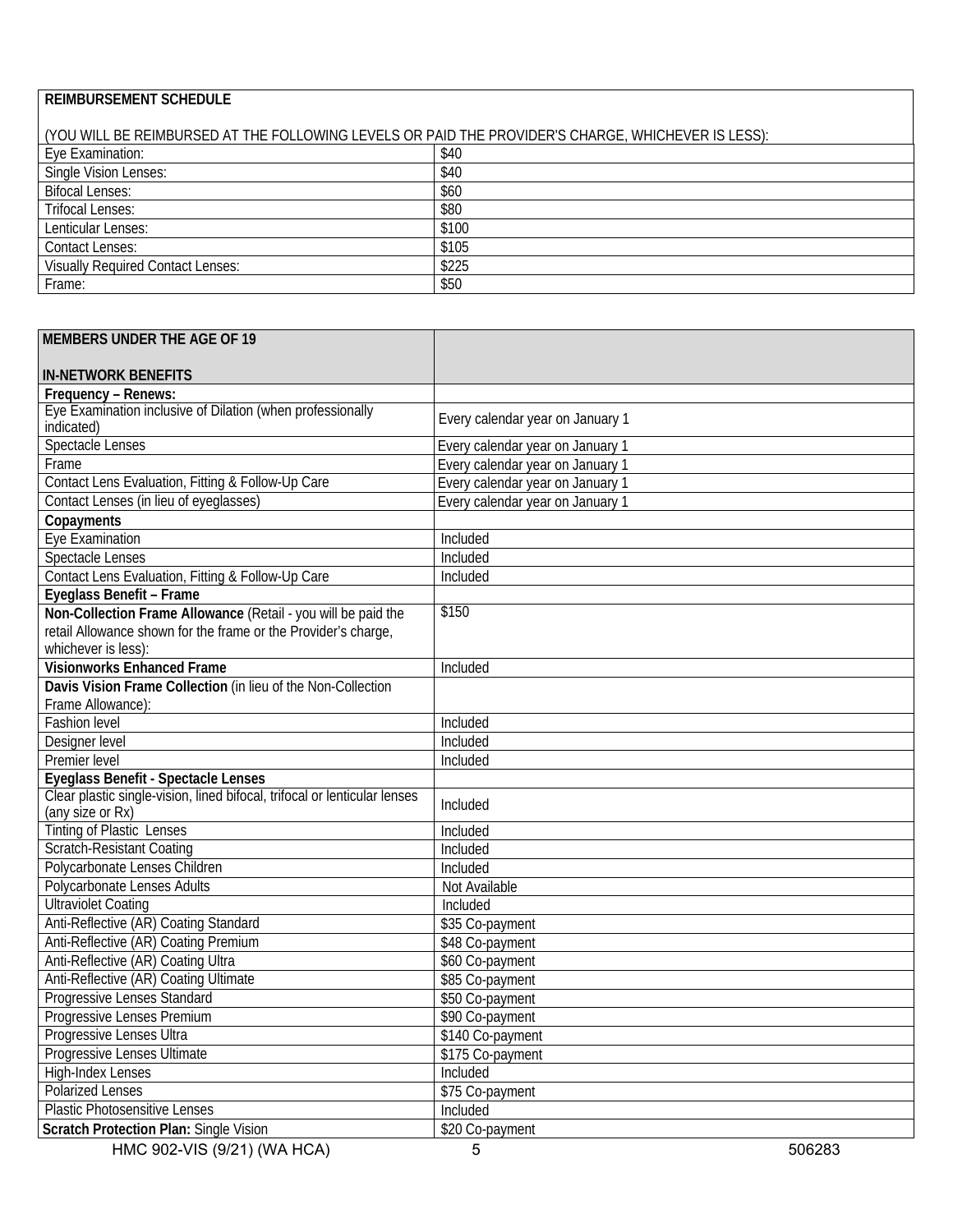| <b>Scratch Protection Plan: Multifocal Lenses</b>                                                                                                                                                  | \$40 Co-payment     |
|----------------------------------------------------------------------------------------------------------------------------------------------------------------------------------------------------|---------------------|
| Contact Lens Benefit (in lieu of eyeglasses)                                                                                                                                                       |                     |
| Non-Collection Contact Lenses: Materials Allowance (you will be                                                                                                                                    | \$300               |
| paid the Allowance shown for the Contact Lenses or the Provider's                                                                                                                                  |                     |
| charge, whichever is less)                                                                                                                                                                         |                     |
| - Evaluation, Fitting & Follow-Up Care - Standard Lens Types                                                                                                                                       | Included            |
| Evaluation, Fitting & Follow-Up Care - Specialty Lens Types (you<br>will be paid the Allowance shown or the evaluation, fitting and<br>follow-up care or the Provider's charge, whichever is less) | \$60 allowance      |
| Collection Contact Lenses (in lieu of Allowance for Non-Collection                                                                                                                                 |                     |
| Contact Lenses): Materials                                                                                                                                                                         |                     |
| - Disposable                                                                                                                                                                                       | 8 boxes/multi-packs |
| - Planned Replacement                                                                                                                                                                              | 4 boxes/multi-packs |
| - Evaluation, Fitting & Follow-Up Care                                                                                                                                                             | Included            |
| Visually Required Contact Lenses (with prior approval)<br>- Materials, Evaluation, Fitting & Follow-Up Care                                                                                        | Included            |

| <b>OUT-OF-NETWORK-BENEFITS</b>                                                                                  |                                  |
|-----------------------------------------------------------------------------------------------------------------|----------------------------------|
| Frequency - Renews:                                                                                             |                                  |
| Eye Examination inclusive of Dilation (when professionally indicated)                                           | Every calendar year on January 1 |
| <b>Spectacle Lenses</b>                                                                                         | Every calendar year on January 1 |
| Frame                                                                                                           | Every calendar year on January 1 |
| Contact Lenses (in lieu of eyeglasses)                                                                          | Every calendar year on January 1 |
| REIMBURSEMENT SCHEDULE (YOU WILL BE REIMBURSED AT THE FOLLOWING LEVELS OR PAID THE PROVIDER'S CHARGE, WHICHEVER |                                  |
| IS LESS):                                                                                                       |                                  |
| Eye Examination:                                                                                                | \$40                             |
| <b>Single Vision Lenses:</b>                                                                                    | \$40                             |
| <b>Bifocal Lenses:</b>                                                                                          | \$60                             |
| <b>Trifocal Lenses:</b>                                                                                         | \$80                             |
| Lenticular Lenses:                                                                                              | \$100                            |
| <b>Contact Lenses:</b>                                                                                          | \$105                            |
| <b>Visually Required Contact Lenses:</b>                                                                        | \$225                            |
| Frame:                                                                                                          | \$50                             |

# Davis Vision Collection

In lieu of the frame Allowance, Covered Persons may choose to select any frame from the Davis Vision's Collection. The Collection is available at most participating independent provider offices and features three levels of frames.

In lieu of the non-Collection contact lens Allowance, Members may be fitted with contact lenses from the Davis Vision Collection. Contact lenses from the Davis Vision Collection include the evaluation, fitting and follow-up care.

#### **Examination**

An Exam or Eye examination includes (but is not limited to):

- Case history chief complaint, eye and vision history, medical history
- Entrance distance acuities
- External ocular evaluation including slit lamp examination
- Internal ocular examination
- **Tonometry**
- Distance refraction objective and subjective

HMC 902-VIS (9/21) (WA HCA) 6 6 506283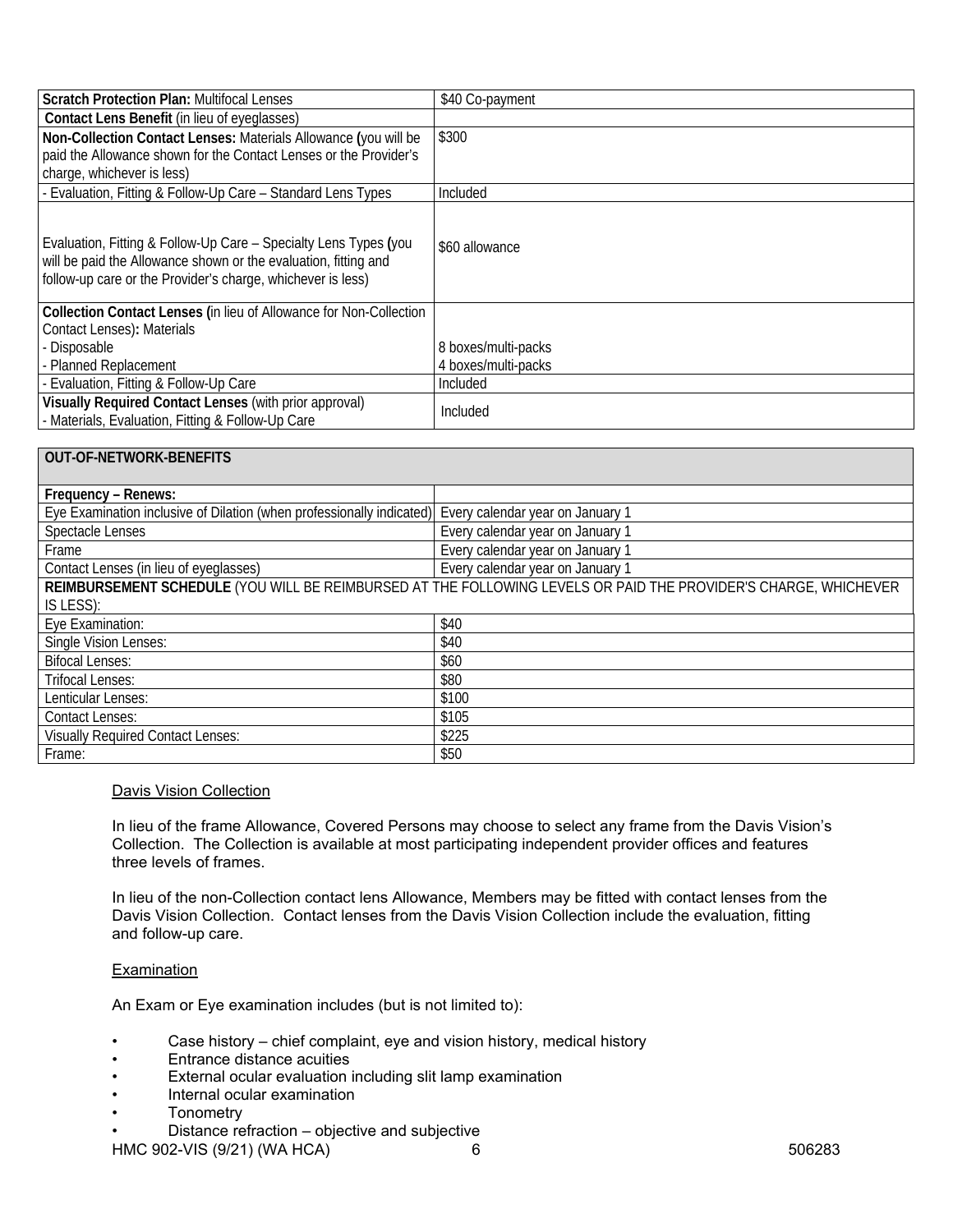- Binocular coordination and ocular motility evaluation
- Evaluation of pupillary function
- Biomicroscopy
- Gross visual fields
- Assessment and plan
- Advising on matters pertaining to vision care
- Form completion school, motor vehicle, etc.
- Dilated Fundus Examination (DFE) (diagnostic procedure used in the detection and management of diabetes, glaucoma, hypertension and other ocular and/or systemic diseases) when professionally indicated.

### Visually Required Contact Lenses

Visually Required contact lenses will only be covered when the treating Provider has determined that a Covered Person has a "chronic visual disturbance." For the purposes of this section, chronic visual disturbance means a physiologic change in a Covered Person's vision either innate or acquired that inhibits the Covered Person's ability to achieve functional vision with spectacles such that a Visually Required contact lens is required to achieve the minimum functional vision needed to carry out normal daily activities. Chronic visual disturbance may include the following conditions: Keratoconus, Myopia, progressive or malignant, Hyperopia, Anisometropia, Aniseikonia, Aphakia, Aniridia or Irregular Astigmatism.

Visually Required contact lenses are available only if the treating Provider sends a completed request and supporting documentation showing a diagnosis of one of the foregoing conditions to Davis Vision before the lenses are initially ordered. The Visually Required contact lenses are subject to the maximum benefit Allowance per Frequency period. The Covered Person's benefit is paid in full up to the maximum Allowance during each Frequency period. Any amount due over the Allowance for such lenses during the Frequency period is the Covered Person's responsibility.

Visually Required contact lenses are subject to prior approval. If advance approval for the initial Visually Required contact lenses is not obtained, the standard contact lens benefit may be applied if available. This limitation will not apply if it is shown that it was not reasonably possible to submit the request for approval.

Contact lens evaluation, fitting and follow-up care applies to standard daily wear, disposable, planned replacement, specialty and the Visually Necessary contact lens benefit.

### Mail Order Replacement Contact Lens Program

A mail order contact lens replacement service for members is powered by ABB Optical Group. By accessing www.davisvisioncontacts.com, Members can easily order replacement contact lenses and have them shipped directly to their doorstep.

### Eyeglass Warranty

Davis Vision provides a breakage warranty to repair or replace any Collection frame and/or lens(es) for a period of one year from the date of delivery. This warranty applies to eyeglasses (spectacle lenses, frames from the Davis Vision frame Collection and frames obtained from a national retail chain that is part of Davis Vision's Provider Network where the Davis Vision frame Collection is not displayed).

At Wal-Mart, Sam's Club and Costco locations a Covered Person will receive the full Allowance toward the location's everyday low pricing.

### **DEFINITIONS**

Please note that certain words used in this Certificate have specific meanings. Other than references to they, them, their, you, your, yours, we, us or our, the words defined below and capitalized within the text of this Certificate have the meanings set forth below.

HMC 902-VIS (9/21) (WA HCA) 7 7 506283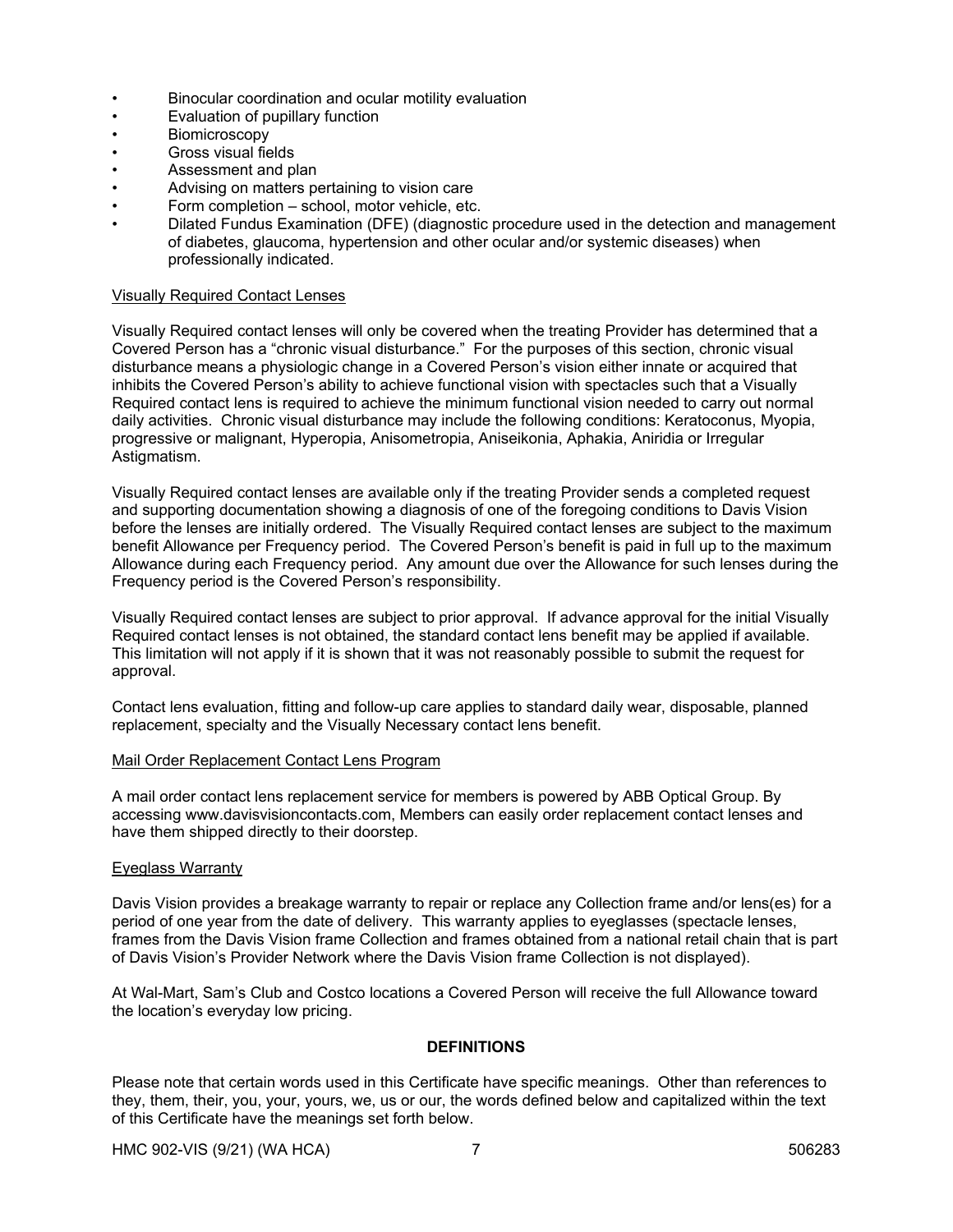**Allowable Charge** means the amount negotiated between an In-Network Provider and us or our authorized representative as full payment for a Covered Expense shown in the Schedule of Benefits received or purchased by a Covered Person.

**Allowance** means a flat dollar amount payable under the Policy towards a Covered Expense from an In-Network Provider. Allowances are shown in the Schedule of Benefits. If the Providers charge is less than the Allowance we will only pay up to the Providers charge.

**Annual open enrollment** means a period of time defined by HCA when a Subscriber may change to another health plan offered by the SEBB Program and make certain other account changes for an effective date beginning January 1 of the following year.

**Average Retail Price** means the charge made by other Providers rendering or furnishing vision care, treatment or supplies within the same geographic area.

We will base our determination of the retail price within a geographical area on a study or survey done to determine such charges. Consideration will be given to the nature and severity of the condition being treated including any complications which require additional time, skill, treatment or expertise.

**Certificate** means the document issued for delivery to the Covered Person that lists the benefits, conditions and limits of the Policy.

**Collection** means Davis Vision's frame or contact lens Collection shown in the Schedule of Benefits.

**Copayment** means the amount a Covered Person is required to pay to the Provider prior to an eye examination or toward the cost of Materials. Copayments are shown in the Schedule of Benefits.

**Continuation coverage** means the temporary continuation of SEBB benefits available to enrollees under the Consolidated Omnibus Budget Reconciliation Act (COBRA), the Uniformed Services Employment and Reemployment Rights Act (USERRA), or SEBB policies.

**Covered Expense** means the benefits listed in the Schedule of Benefits. The term "Covered Expense" or "Covered Expenses" does not include:

- 1. Any services or Materials that are not listed in the Schedule of Benefits; or
- 2. Any services or Materials shown as "Not Covered" in the Schedule of Benefits; or
- 3. An additional exam, frame, pair of spectacle lenses or contact lenses for which you have already received either an "In-Network Benefit" or an "Out-of-Network Benefit" during any one Frequency period; or
- 4. More than one type of contact lens at a time during any one Frequency period; or
- 5. The fitting and follow-up care or adjustments to eyeglasses (frames and spectacle lenses including Additional In-Network Items) or contact lenses (including evaluation, fitting and follow-up care) if vision correction is not recommended by a Provider following an eye examination.

**Covered Person or Covered Persons** means a person covered by this Policy. The types of Covered Persons insured under the Policy are shown under Covered Persons in the Schedule of Benefits. For example, if "Member" is shown we insure all eligible Members, if "Partner" or "Children" is shown we insure the Employee's eligible spouse, state-registered domestic partner or children as described in the eligibility section of this certificate.

**Dependent** means Your eligible spouse, state-registered domestic partner, or child as described in the "eligibility" section of this certificate.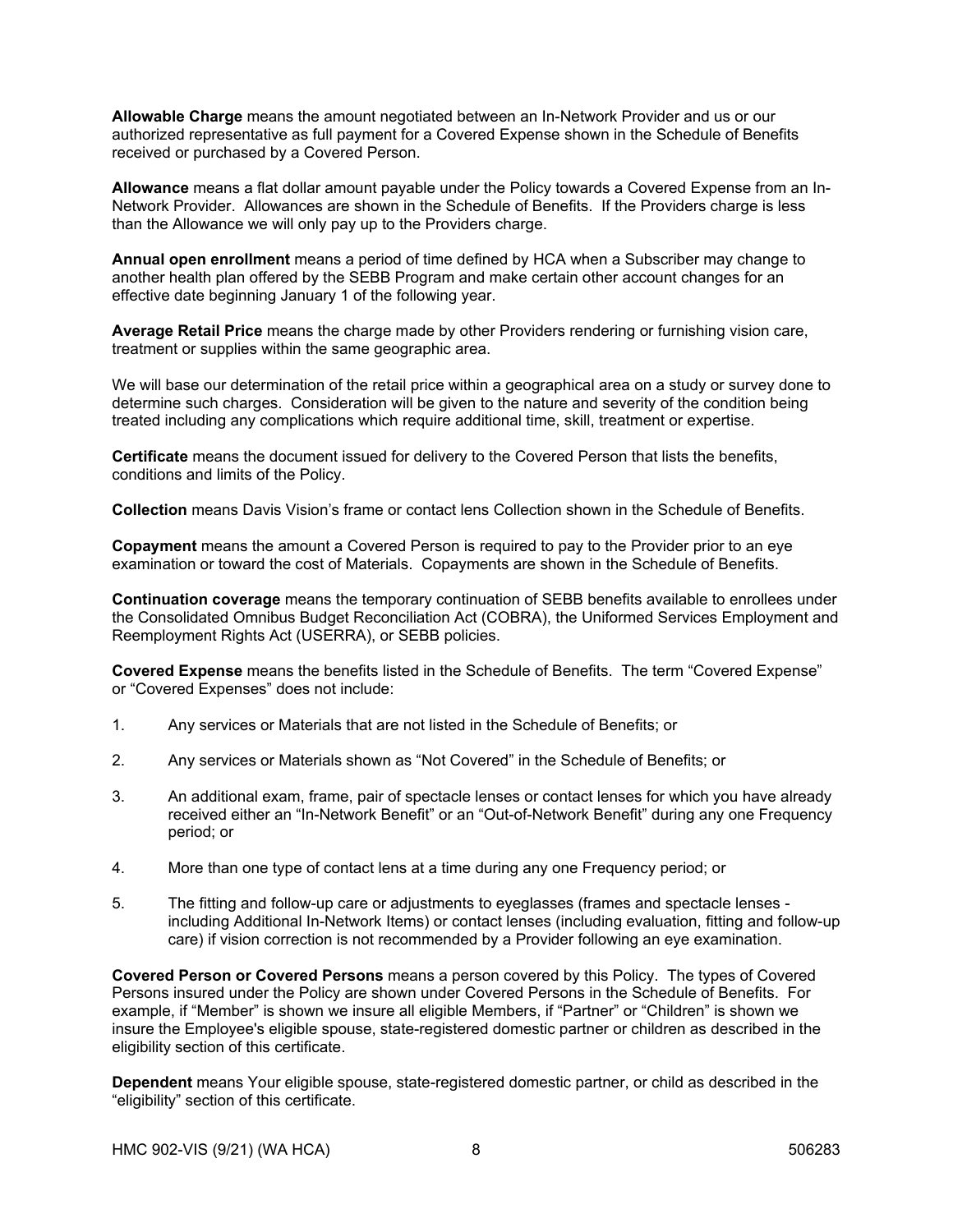**Enrollee** means an eligible school employee, a Continuation Coverage subscriber, and a dependent covered under this Certificate. (see also the "Covered Person(s)" definition).

**Frequency** means the time period shown in the Schedule of Benefits during which you are eligible for the Covered Expenses shown in the Schedule of Benefits. This time period is measured from the date of your last eye examination or the date you received the eyeglasses, frame or spectacle lenses or contact lenses.

**Health Care Authority (HCA)** is the Washington State agency that administers the PEBB and SEBB Programs.

**In-Network Provider** means a Provider who has entered into a contract with us or our authorized representative to provide eye examinations and/or Materials on an Allowable Charge basis. These Providers are part of our or our authorized representatives Network and will not bill you for more than:

- 1. The Copayment; or
- 2. Any difference between the Allowance and the amount he agreed to as total Reimbursement (the Allowable Charge).

**Insurance** means the group vision care insurance provided to you and your Dependents, if any, under the Policy.

**Materials** means frames and lenses provided to a Covered Person for ophthalmic correction under the terms and conditions of the Policy.

#### **Member** means a person:

- 1. Who is employed by the Policyholder as either an associate or employee; and
- 2. Who works the minimum number of hours to be eligible for the benefits provided by the Policy as determined by the Policyholder; or
- 3. Who is enrolled in continuation coverage as a subscriber as determined by the Policyholder.

**Network** means a group of Providers who have entered into a contract with us or our authorized representative to provide eye examinations and/or Materials on a Scheduled Fee basis. Available Networks are shown in the Schedule of Benefits.

**Out-of-Network Provider** means Providers of optometric services who have not entered into a contract with us or our authorized representative to provide vision care services. An Out-of-Network Provider may bill you for the difference between the Reimbursement and his total charge (the Provider's Actual Charge).

**Premium surcharge** means a payment required from a subscriber, in addition to the subscriber's medical premium contribution, due to an enrollee's tobacco use or an enrolled subscriber's spouse or state registered domestic partner choosing not to enroll in their employer based group medical when:

• The spouse's or state registered domestic partner's share of the medical premium is less than ninetyfive percent of the additional cost an employee would be required to pay to enroll a spouse or state registered domestic partner in the public employees benefits board (PEBB) Uniform Medical Plan (UMP) Classic; and

• The benefits have an actuarial value of at least ninety-five percent of the actuarial value of PEBB UMP Classic benefits.

**Policyholder** means the entity shown on the cover page of this Certificate.

**Provider** means a practitioner who is a legally qualified professional providing eye examinations, refractive and/or post-refractive services and surgery within the scope of their license. This term includes

HMC 902-VIS (9/21) (WA HCA) 9 506283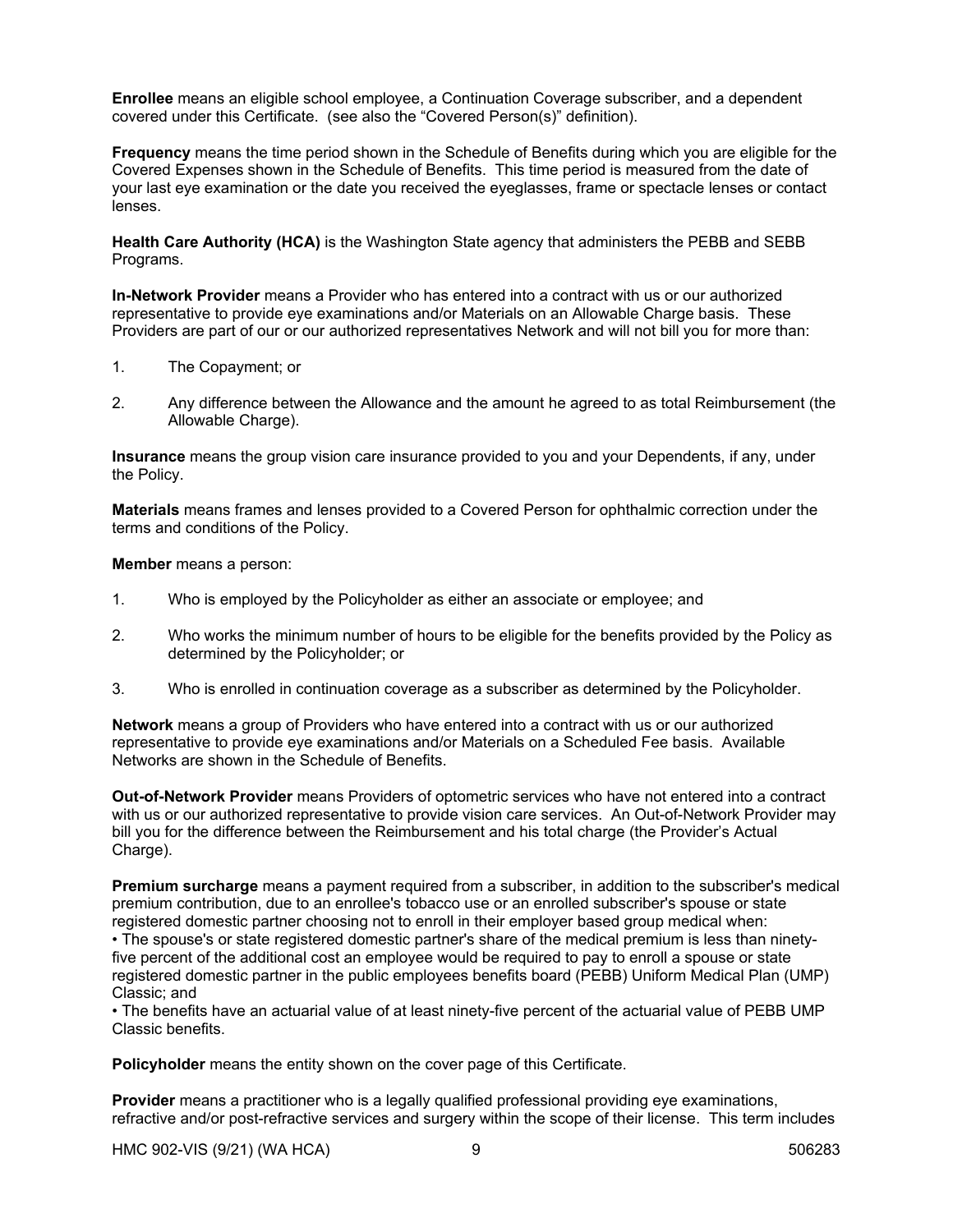an ophthalmologist, an optometrist, an optician or a surgeon recognized as such in accordance with the laws of the State in which the services are provided. The Policy recognizes two categories of Providers; In-Network Providers and Out-of-Network Providers. Refer to these Definitions for further information.

This term does not include:

1. A person employed or retained by the Policyholder;

or

2. A parent, sibling, spouse, domestic partner or Child of the Covered Person.

**Provider's Actual Charge** means the total amount charged by a Provider for a Covered Expense.

**Public Employees Benefits Board (PEBB)** is a group of representatives, appointed by the governor, who approves insurance benefit plans for employees and their dependents, and establishes eligibility criteria for participation in insurance benefit plans.

**Public Employees Benefits Board (PEBB) Program** is the HCA program that administers PEBB benefit eligibility and enrollment.

**Reimbursement** means a flat dollar amount payable under the Policy towards a Covered Expense from an Out-of-Network Provider. Reimbursement levels are shown in the Schedule of Benefits. If the Providers charge is less than the Reimbursement we will only pay up to the Providers charge.

**School Employees Benefits Board (SEBB)** is a group of representatives, appointed by the governor, who designs and approves insurance benefit plans for school employees and their dependents, and establishes eligibility criteria for participation in insurance benefit plans.

**School Employees Benefits Board (SEBB) Organization** means a public school district or educational service district or charter school established under Washington State statute that is required to participate in benefit plans provided by the School Employees Benefits Board (SEBB).

**School Employees Benefits Board (SEBB) Program** is the program within HCA that administers insurance and other benefits for eligible school employees and eligible dependents.

**Subscriber** means an eligible school employee or Continuation Coverage enrollee who has been determined eligible and is enrolled in this plan, and is the individual to whom the SEBB Program or We will issue notices, information, requests, and premium bills on behalf of an Enrollee. (see also the "Member" definition.

**They, them, or their** means an individual, male or female, or gender that is not exclusively male or female.

**Visually Required** means a service, supply or treatment which is:

- 1. Ordered by a Provider;
- 2. Required for treatment or management of a medical condition or symptom;
- 3. Provided in accordance with approved and generally accepted medical and surgical practice.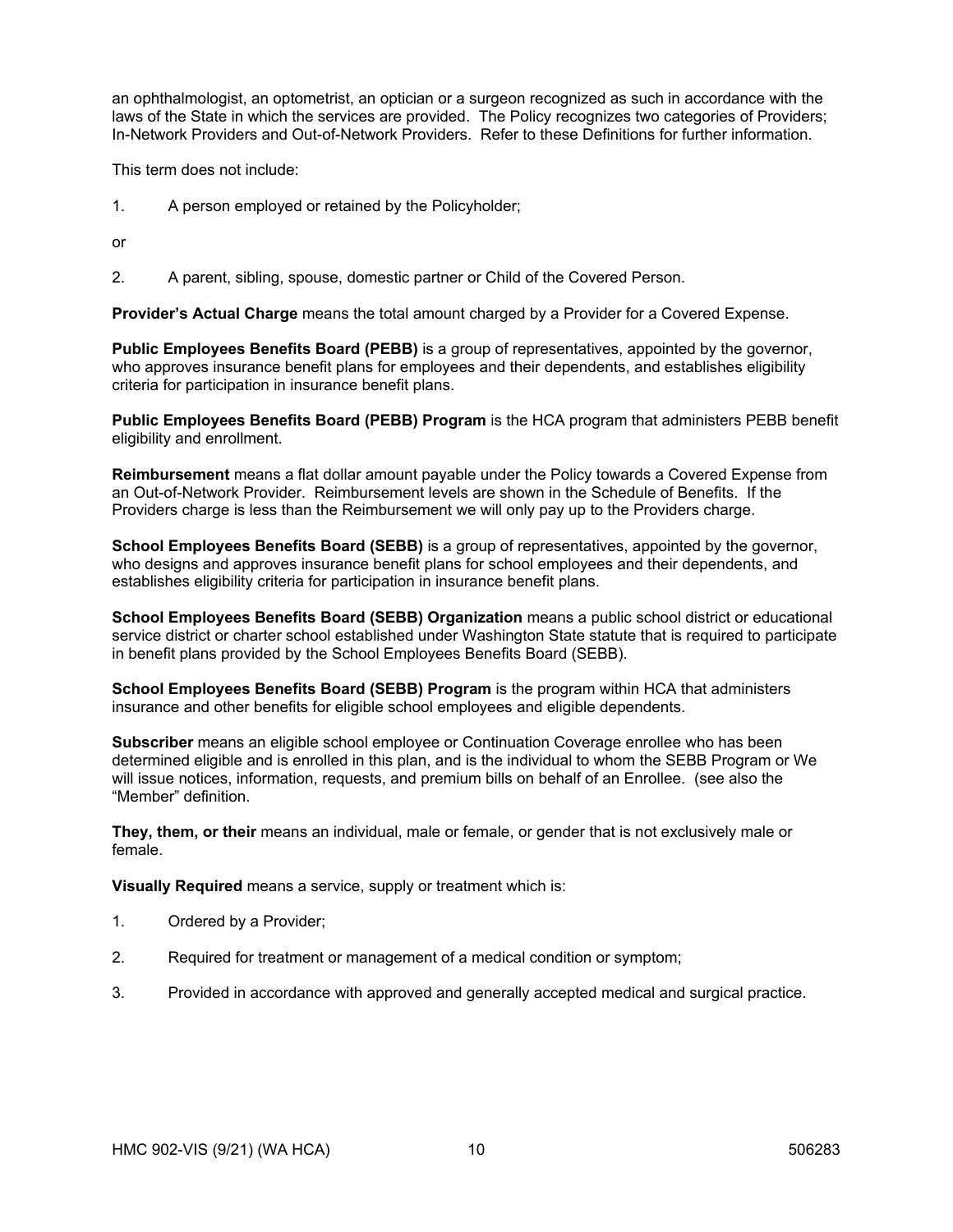# **Vision Plan Eligibility and Enrollment**

In these sections, "health plan" is used to refer to a plan offering medical, vision, or dental coverage, or a combination developed by the School Employees Benefits Board (SEBB) and provided by a contracted vendor or self-insured plans administered by the Health Care Authority (HCA).

# **Eligibility**

The school employee's SEBB organization will inform the school employee in writing whether or not they are eligible for SEBB benefits upon employment and whenever their eligibility status changes. The written notice will include information about the school employee's right to appeal eligibility and enrollment decisions. Information about a school employee's right to an appeal can be found in the section titled "*Appeal Rights*." For information on how to enroll, see the section titled "*Enrollment*."

The SEBB Program determines eligibility for continuation coverage. If the subscriber is not eligible for continuation coverage, the SEBB Program will notify them of the right to appeal. Information about appealing a SEBB Program decision can be found in the section titled "*Appeal Rights*." For information on how to enroll, see the section titled "*Enrollment*."

To enroll an eligible dependent the subscriber must follow the procedural requirements described in the "*Enrollment*" section. The SEBB Program or SEBB organization verifies the eligibility of all dependents and requires the subscriber to provide documents that prove a dependent's eligibility.

The following are eligible as dependents:

- 1. Legal spouse.
- 2. State-registered domestic partner as defined in Washington State statute and substantially equivalent legal unions from other jurisdictions as defined in Washington State statute.
- 3. Children. Children are eligible through the last day of the month in which their 26th birthday occurred except as described in subsection (g) of this section. Children are defined as the subscriber's:
	- a. Children as defined in Washington State statutes that establish a parent-child relationship, except when parental rights have been terminated;
	- b. Children of the subscriber's spouse, based on the spouse's establishment of a parent-child relationship, except when parental rights have been terminated. The stepchild's relationship to a subscriber (and eligibility as a dependent) ends on the same date the marriage with the spouse ends through divorce, annulment, dissolution, termination, or death;
	- c. Children for whom the subscriber has assumed a legal obligation for total or partial support in anticipation of adoption of the child;
	- d. Children of the subscriber's state-registered domestic partner, based on the state-registered domestic partner's establishment of a parent-child relationship, except when parental rights have been terminated. The child's relationship to the subscriber (and eligibility as a dependent) ends on the same date the subscriber's legal relationship with the stateregistered domestic partner ends through divorce, annulment, dissolution, termination, or death;
	- e. Children specified in a court order or divorce decree for whom the subscriber has a legal obligation to provide support or health care coverage;
	- f. Extended dependent in the legal custody or legal guardianship of the subscriber, the subscriber's spouse, or the subscriber's state-registered domestic partner. The legal responsibility is demonstrated by a valid court order and the child's official residence with the custodian or guardian. Extended dependent child does not include a foster child unless the subscriber, the subscriber's spouse, or the subscriber's state-registered domestic partner has assumed a legal obligation for total or partial support in anticipation of adoption; and
	- g. Children of any age with a developmental or physical disability that renders the child incapable of self-sustaining employment and chiefly dependent upon the subscriber for support and maintenance provided such condition occurs before the age of 26. The following requirements apply to a dependent child with a disability: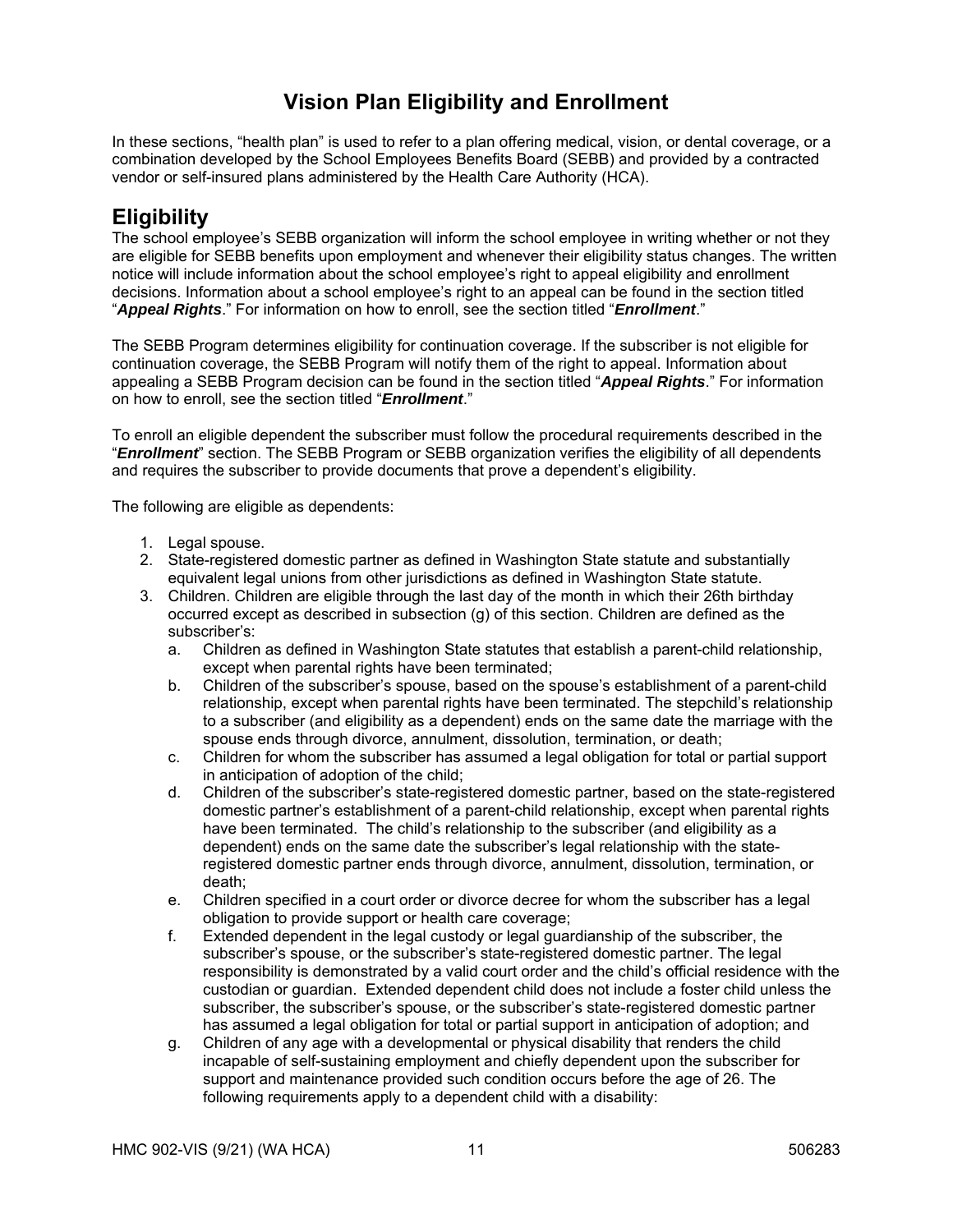- The subscriber must provide proof of the disability and dependency within 60 days of the child's attainment of age 26;
- The subscriber must notify the SEBB Program in writing when the child is no longer eligible under this subsection;
- A child with a developmental or physical disability who becomes self-supporting is not eligible under this subsection as of the last day of the month in which they become capable of self-support;
- A child with a developmental or physical disability age 26 and older who becomes capable of self-support does not regain eligibility under this subsection if they later become incapable of self-support; and
- The SEBB Program (with input from the medical plan if enrolled in medical) will periodically verify the eligibility of a dependent child with a disability beginning at age 26, but no more frequently than annually after the two-year period following the child's 26th birthday. Verification will require renewed proof of disability and dependence from the subscriber.

# **Enrollment**

A subscriber or their dependent who has more than one source of eligibility for enrollment is limited to a single enrollment in a vision plan in the SEBB Program or either the SEBB or Public Employee Benefits Board (PEBB) Program.

For example:

- A dependent child who is eligible for enrollment under two parents working for the same or different SEBB organizations may be enrolled as a dependent under both parents but is limited to a single enrollment in SEBB vision; or
- A dependent child who is an eligible dependent of a school employee in the SEBB Program and an eligible dependent of an employee in the PEBB Program may only be enrolled as a dependent under one parent under either the SEBB or PEBB Program.

**A school employee is required to enroll in a vision plan as described in SEBB Program rules.** Any dependents enrolled in SEBB vision coverage will be enrolled in the same vision plan as the school employee.

**A continuation coverage subscriber may enroll in a vision plan.** Any dependents enrolled in vision coverage will be enrolled in the same vision plan as the subscriber.

# **How to Enroll**

**A school employee** must submit their enrollment elections online in SEBB My Account or return a School Employee Enrollment form to their SEBB organization when they become newly eligible or regain eligibility for SEBB benefits. The form must be received no later than 31 days after the date the school employee becomes eligible or regains eligibility. If the school employee does not return the form by the deadline, the school employee will be enrolled in the Metropolitan Life Vision Plan and any eligible dependents cannot be enrolled until the SEBB Program's next annual open enrollment or when a qualifying event occurs that creates a special open enrollment for enrolling a dependent.

**To enroll an eligible dependent**, the school employee must include the dependent's information in SEBB My Account or on the form and provide the required document(s) as proof of the dependent's eligibility. A dependent must be enrolled in the same health plan coverage as the subscriber. The dependent will not be enrolled in SEBB health plan coverage if the SEBB Program or the SEBB organization is unable to verify their eligibility within the SEBB Program enrollment timelines.

**All other subscribers** may enroll by submitting the required forms to the SEBB Program. The SEBB Program must receive the election no later than 60 days from the date the enrollee's SEBB health plan coverage ended or from the postmark date on the election notice sent by the SEBB Program, whichever is later. The first premium payment and applicable premium surcharges are due no later than 45 days after the election period ends as described above. Premiums associated with continuing SEBB vision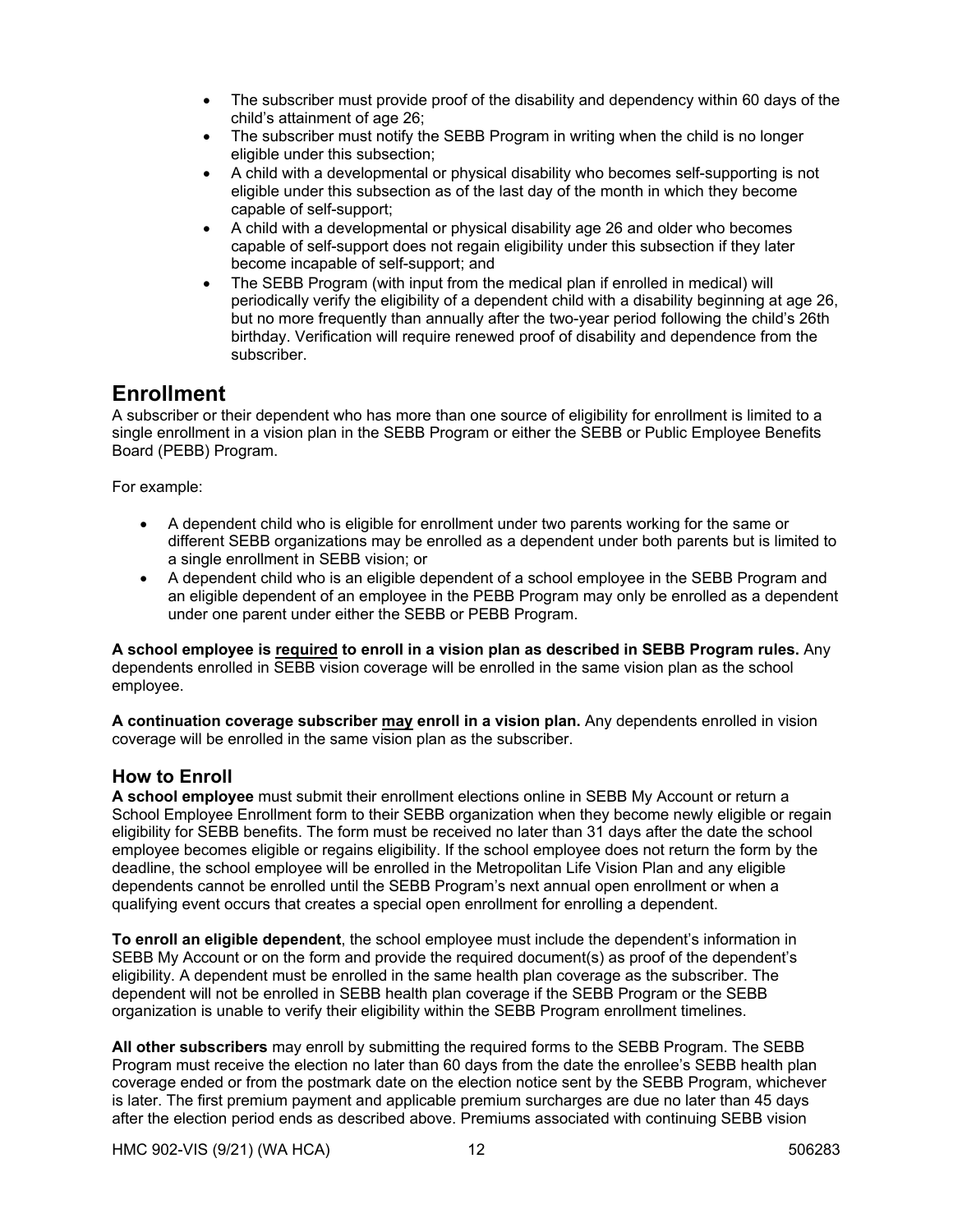must be made to HCA. For more information see the section titled "*Options For Continuing SEBB Vision Coverage*."

A subscriber or their dependent may also enroll during the SEBB Program's annual open enrollment (see the section titled "*Annual Open Enrollment*") or during a special open enrollment (see the section titled "*Special Open Enrollment*"). The subscriber must provide evidence of the event that created the special open enrollment.

**A subscriber must provide notice to remove a dependent** who is no longer eligible due to divorce, annulment, dissolution, or a qualifying event of a dependent ceasing to be eligible as a dependent child. The notice must be received within 60 days from the last day of the month the dependent no longer meets the eligibility criteria described in the section titled "*Eligibility.*" **A school employee** must notify their SEBB organization. **All other subscribers** must notify the SEBB Program. Consequences for not submitting notice within 60 days may include, but are not limited to:

- The dependent losing eligibility to continue SEBB vision coverage under one of the continuation coverage options described in the section titled "*Options For Continuing SEBB Vision Coverage*;"
- The subscriber being billed for claims paid by the vision plan for services that were received after the dependent lost eligibility;
- The subscriber being unable to recover subscriber-paid insurance premiums for the dependent that lost their eligibility; and
- The subscriber being responsible for premiums paid by the state for the dependent's vision plan coverage after the dependent lost eligibility.

# **When Vision Coverage Begins**

**For a school employee and their eligible dependents enrolling when the school employee is newly eligible**, vision coverage begins the first day of the month following the date the school employee becomes eligible.

Exceptions:

- 1. Vision coverage begins on the school employee's first day of work when their first day of work is on or after September 1, but not later than the first day of school for the current school year as established by the SEBB organization.
- 2. When a school employee establishes eligibility toward SEBB benefits at any time in the month of August, vision coverage begins on September 1 only if the school employee is also determined to be eligible for the school year that begins on September 1.

**For a school employee and their eligible dependents enrolling when the school employee regains eligibility** following a period of leave described in SEBB Program rules, vision coverage begins the first day of the month following the school employee's return to work if the school employee is anticipated to be eligible for the employer contribution.

**For a continuation coverage subscriber** and their eligible dependents enrolling when newly eligible due to a qualifying event, vision coverage begins the first day of the month following the day they lost eligibility for SEBB vision plan coverage.

**For a subscriber or their eligible dependents enrolling during the SEBB Program's annual open enrollment**, vision coverage begins January 1 of the following year.

**For a subscriber or their eligible dependents enrolling during a special open enrollment**, vision coverage begins the first day of the month following the later of the event date or the date the enrollment election in SEBB My Account or the required form is received. If that day is the first of the month, vision coverage begins on that day.

Exceptions: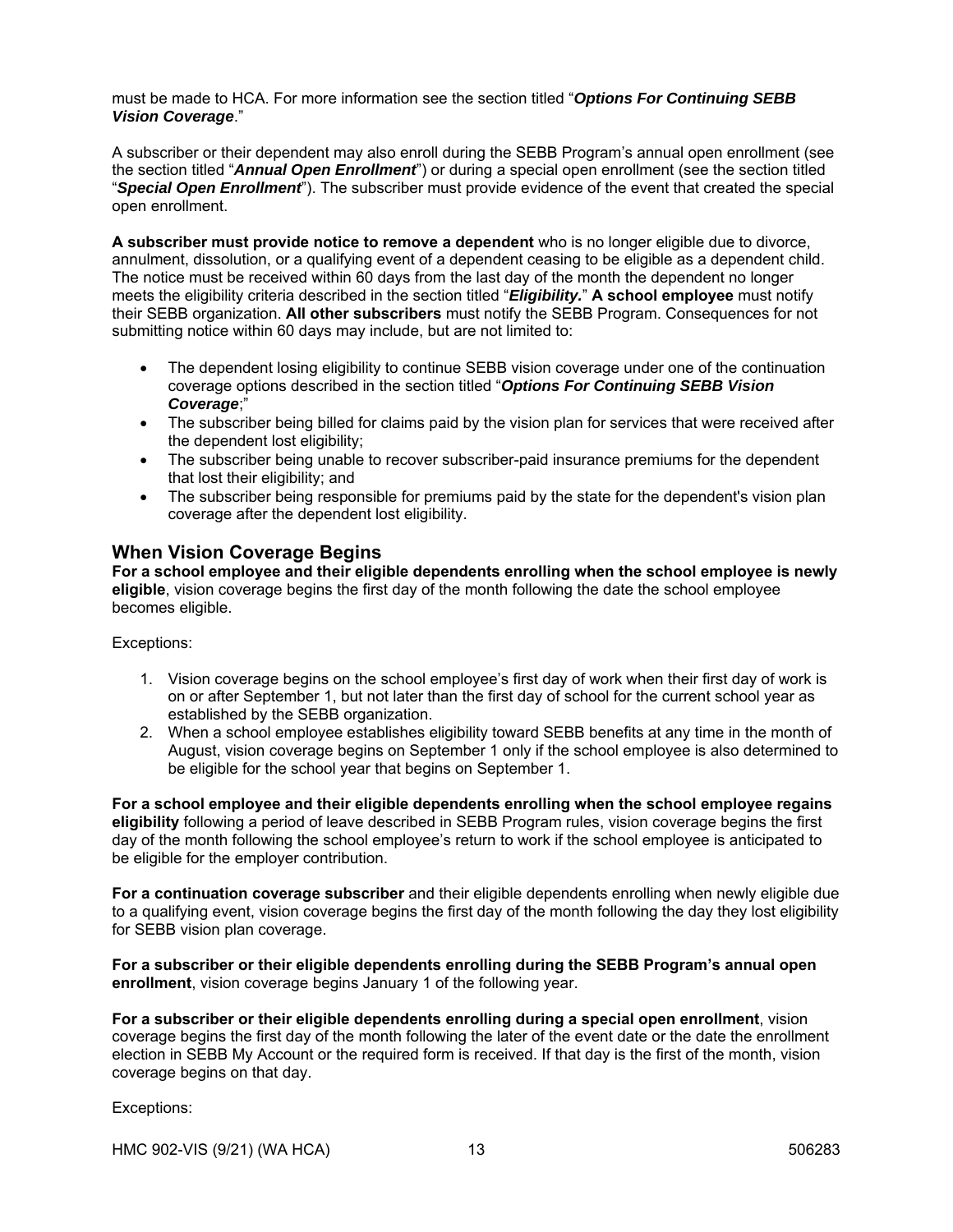1. If the special open enrollment is due to the birth or adoption of a child, or when the subscriber has assumed a legal obligation for total or partial support in anticipation of adoption of a child, vision coverage will begin as follows:

 For a school employee, vision coverage will begin the first day of the month in which the event occurs;

- For a newly born child, vision coverage will begin the date of birth;
- For a newly adopted child, vision coverage will begin on the date of placement or the date a legal obligation is assumed in anticipation of adoption, whichever is earlier; or

 For a spouse or state-registered domestic partner of a subscriber, vision coverage will begin the first day of the month in which the event occurs.

2. If the special open enrollment is due to the enrollment of an extended dependent or a dependent child with a disability, vision coverage will begin the first day of the month following the later of the event date or eligibility certification.

# **Annual Open Enrollment**

A school employee may make the following changes to their enrollment during the SEBB Program's annual open enrollment:

- Enroll or remove eligible dependents
- Change their vision plan

All other subscribers may make the following changes to their enrollment during the SEBB Program's annual open enrollment:

- Enroll in or terminate enrollment in a vision plan
- **Enroll or remove eligible dependents**
- Change their vision plan

The school employee must submit the election change online in SEBB My Account or return the required form to their SEBB organization. All other subscribers must submit the required form to the SEBB Program. The form must be received no later than the last day of the annual open enrollment. The enrollment change will become effective January 1 of the following year.

**Exception:** A continuation coverage subscriber may voluntarily terminate enrollment in a vision plan at any time by submitting a request in writing to the SEBB Program. Enrollment in the vision plan will be terminated the last day of the month in which the SEBB Program receives the request or on the last day of the month specified in the termination request, whichever is later. If the request is received on the first day of the month, vision plan enrollment will be terminated on the last day of the previous month.

# **Special Open Enrollment**

A subscriber may change their enrollment outside of the annual open enrollment if a special open enrollment event occurs. However, the change in enrollment must be allowable under Internal Revenue Code (IRC) and Treasury Regulations, and correspond to and be consistent with the event that creates the special open enrollment for the subscriber, their dependent, or both. A special open enrollment event must be an event other than a school employee gaining initial eligibility or regaining eligibility for SEBB benefits.

The special open enrollment may allow a subscriber to:

- Enroll in or change their vision plan
- Enroll or remove eligible dependents

To make an enrollment change, the school employee must make the change online in SEBB My Account or submit the required forms to their SEBB organization. All other subscribers must submit the required forms to the SEBB Program. The forms must be received no later than 60 days after the event that creates the special open enrollment. In addition, the SEBB Program or SEBB organization will require the subscriber to provide proof of the dependent's eligibility, evidence of the event that created the special open enrollment, or both.

# **Exceptions:**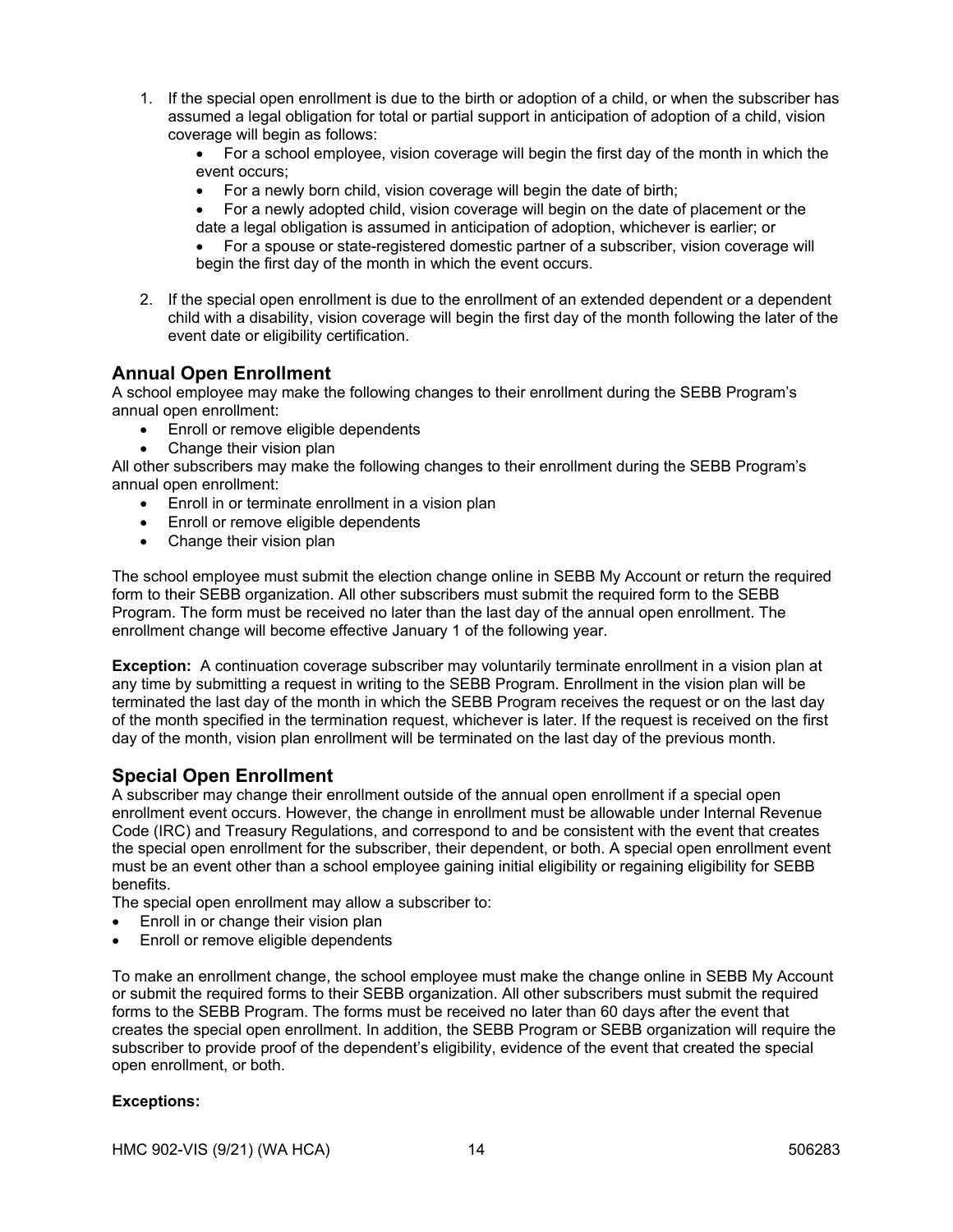- If a subscriber wants to enroll a newborn or child whom the subscriber has adopted or has assumed a legal obligation for total or partial support in anticipation of adoption in SEBB health plan coverage, the subscriber should notify their SEBB organization or the SEBB Program by submitting the required form as soon as possible to ensure timely payment of claims. If adding the child increases the premium, the required form must be received no later than 60 days after the date of the birth, adoption, or the date the legal obligation is assumed for total or partial support in anticipation of adoption. School employees should contact their SEBB organization for the required forms. All other subscribers should contact the SEBB Program.
- A continuation coverage subscriber may voluntarily terminate enrollment in a vision plan at any time by submitting a request in writing to the SEBB Program. Enrollment in the vision plan will be terminated the last day of the month in which the SEBB Program receives the request or on the last day of the month specified in the termination request, whichever is later. If the request is received on the first day of the month, vision plan enrollment will be terminated on the last day of the previous month.

## **When may a subscriber change their health plan?**

Any one of the following events may create a special open enrollment:

- 1. Subscriber gains a new dependent due to:
	- a. Marriage or registering a state-registered domestic partnership;
	- b. Birth, adoption or when the subscriber has assumed a legal obligation for total or partial support in anticipation of adoption; or
	- c. A child becoming eligible as an extended dependent through legal custody or legal guardianship.

Note: A subscriber may not change their health plan if their state-registered domestic partner or state-registered domestic partner's child is not a tax dependent.

- 2. Subscriber or their dependent loses other coverage under a group health plan or through health insurance coverage, as defined by the Health Insurance Portability and Accountability Act (HIPAA);
- 3. Subscriber has a change in employment status that affects their eligibility for the employer contribution toward their employer-based group health plan;
- 4. Subscriber has a change in employment from a SEBB organization to a public school district that results in the subscriber having different medical plans available. The subscriber may change their election if the change in employment causes:
	- a. The subscriber's current medical plan to no longer be available, in this case the subscriber may select from any available medical plan; or
	- b. The subscriber has one or more new medical plans available, in this case the subscriber may select to enroll in a newly available plan.
	- c. As used in this subsection the term "public school district" shall be interpreted to not include charter schools and educational service districts.
- 5. Subscriber's dependent has a change in their own employment status that affects their eligibility for the employer contribution under their employer-based group health plan;

Note: "Employer contribution" means contributions made by the dependent's current or former employer toward health coverage as described in the Treasury Regulation.

- 6. Subscriber or their dependent has a change in residence that affects health plan availability. If the subscriber moves and their current health plan is not available in the new location, the subscriber must select a new health plan otherwise there will be limited accessibility to network providers and covered services;
- 7. A court order requires the subscriber or any other individual to provide insurance coverage for an eligible dependent of the subscriber (a former spouse or former state-registered domestic partner is not an eligible dependent);
- 8. Subscriber or their dependent enrolls in coverage under Medicaid or a state Children's Health Insurance Program (CHIP), or the subscriber or their dependent loses eligibility for coverage under Medicaid or CHIP;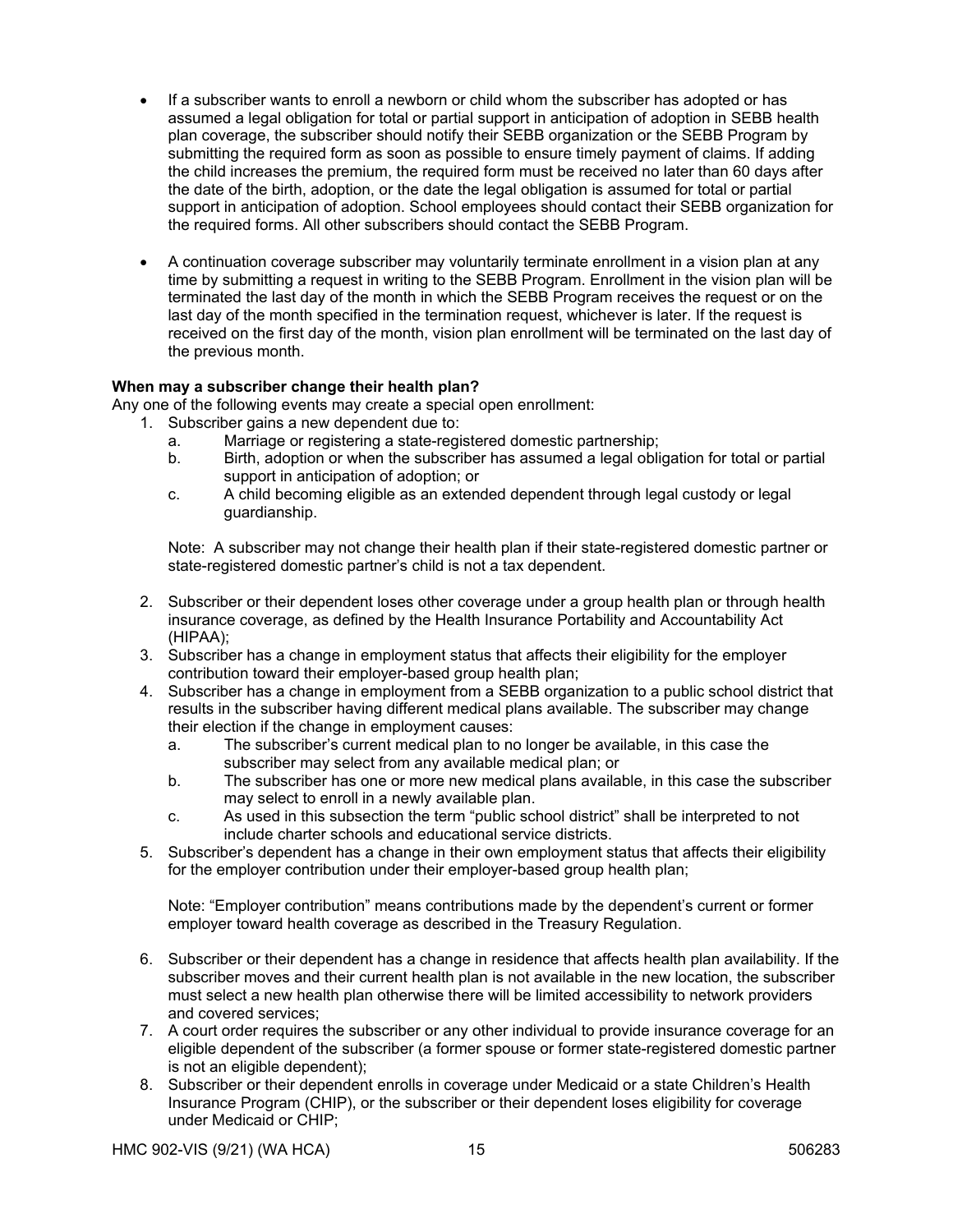- 9. Subscriber or their dependent becomes eligible for a state premium assistance subsidy for SEBB health plan coverage from Medicaid or CHIP;
- 10. Subscriber or their dependent enrolls in coverage under Medicare, or the subscriber or their dependent loses eligibility for coverage under Medicare. If the subscriber's current medical plan becomes unavailable due to the subscriber's or their dependent's enrollment in Medicare, the subscriber must select a new medical plan;
- 11. Subscriber or their dependent's current health plan becomes unavailable because the subscriber or enrolled dependent is no longer eligible for a health savings account (HSA); or
- 12. Subscriber or their dependent experiences a disruption of care for active and ongoing treatment that could function as a reduction in benefits for the subscriber or their dependent . The subscriber may not change their health plan election if the subscriber or their dependent's physician stops participation with the subscriber's health plan unless the SEBB Program determines that a continuity of care issue exists. The SEBB Program will consider but is not limited to considering the following:
	- a. Active cancer treatment such as chemotherapy or radiation therapy;
	- b. Treatment following a recent organ transplant;
	- c. A scheduled surgery;
	- d. Recent major surgery still within the postoperative period; or
	- e. Treatment of a high risk pregnancy.

**NOTE:** If an enrollee's provider or vision care facility discontinues participation with this vision plan, the enrollee may not change vision plans until the SEBB Program's next annual open enrollment or when another qualifying event occurs that creates a special open enrollment for changing health plans, unless the SEBB Program determines that a continuity of care issue exists. This plan cannot guarantee that any provider or facility will be available or remain under contract with us.

# **When may a subscriber enroll or remove eligible dependents?**

Any one of the following events may create a special open enrollment:

- 1. Subscriber gains a new dependent due to:
	- a. Marriage or registering a state-registered domestic partnership;
	- b. Birth, adoption or when a subscriber has assumed a legal obligation for total or partial support in anticipation of adoption; or
	- c. A child becoming eligible as an extended dependent through legal custody or legal guardianship.
- 2. Subscriber or their dependent loses other coverage under a group health plan or through health insurance coverage, as defined by the HIPAA;
- 3. Subscriber has a change in employment status that affects their eligibility for the employer contribution toward their employer-based group health plan;
- 4. Subscriber's dependent has a change in their own employment status that affects their eligibility for the employer contribution under their employer-based group health plan;

Note: "Employer contribution" means contributions made by the dependent's current or former employer toward health coverage as described in the Treasury Regulation.

- 5. Subscriber or their dependent has a change in enrollment under another employer-based group health plan during its annual open enrollment that does not align with the SEBB Program's annual open enrollment;
- 6. Subscriber's dependent has a change in residence from outside of the United States to within the United States, or from within the United States to outside of the United States and that change in residence results in the dependent losing their health insurance;
- 7. A court order requires the subscriber, or any other individual to provide insurance coverage for an eligible dependent of the subscriber (a former spouse or former state-registered domestic partner is not an eligible dependent);
- 8. Subscriber or their dependent enrolls in coverage under Medicaid or a state Children's Health Insurance Program (CHIP) program, or the subscriber or a subscriber's dependent loses eligibility for coverage under Medicaid or CHIP;
- 9. Subscriber or their dependent becomes eligible for a state premium assistance subsidy for SEBB health plan coverage from Medicaid or CHIP; or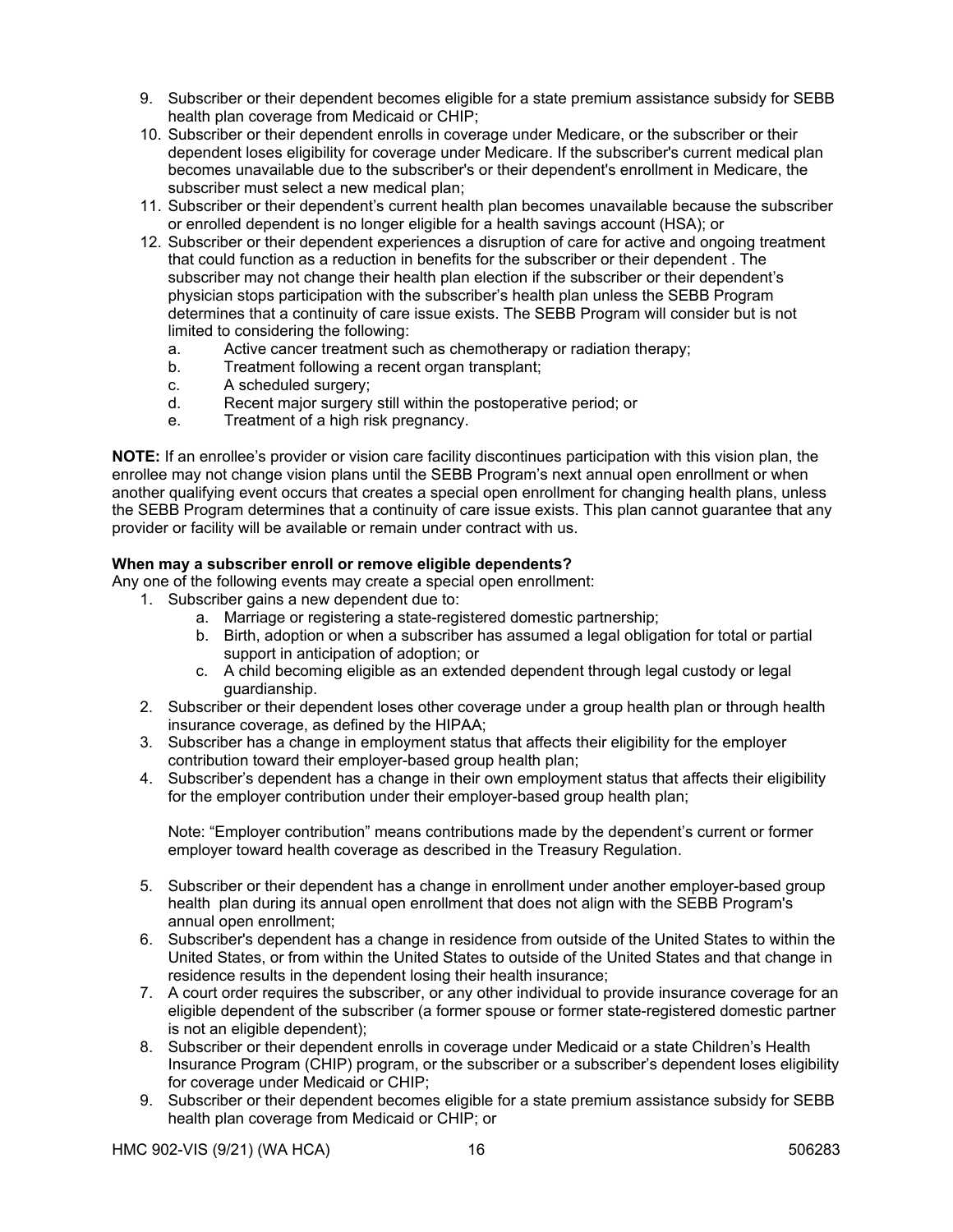10. Subscriber's dependent enrolls in Medicare, or loses eligibility for Medicare.

# **When Vision Coverage Ends**

Vision coverage ends on the following dates:

- 1. On the last day of the month any enrollee ceases to be eligible;
- 2. On the date a vision plan terminates. If that should occur, the subscriber will have the opportunity to enroll in another SEBB vision plan;
- 3. For a school employee and their dependents when the employment relationship is terminated, vision coverage ends when:
	- The school employee resigns. If this is the case, vision coverage ends on the last day of the month in which a school employee's resignation is effective; or
	- The SEBB organization terminates the employment relationship. If this is the case, vision coverage ends on the last day of the month in which the employer-initiated termination is effective.
- 4. For a continuation coverage subscriber who submits a written request to terminate vision coverage, vision coverage will be terminated the last day of the month in which the SEBB Program receives the request or on the last day of the month specified in the termination request, whichever is later. If the request is received on the first day of the month, vision coverage will be terminated on the last day of the previous month.

Premium payments and applicable premium surcharges become due the first of the month in which vision coverage is effective. Premium payments and applicable premium surcharges are not prorated during any month, even if an enrollee dies or asks to terminate their vision plan before the end of the month.

A subscriber will be responsible for payment of any services received after the date vision coverage ends as described in this subsection.

When vision coverage ends, an enrollee may be eligible for continuation coverage described in the section titled "*Options For Continuing SEBB Vision Coverage*."

If a subscriber enrolls in continuation coverage, the subscriber is responsible for timely payment of premiums and applicable premium surcharges. If the monthly premiums or applicable premium surcharges remain unpaid for 30 days, it will be considered delinquent. A subscriber is allowed a grace period of 30 days from the date the monthly premiums or applicable premium surcharges become delinquent to pay the unpaid premium balance or applicable premium surcharges. If the subscriber's premium balance or applicable premium surcharges remain unpaid for 60 days from the original due date, the subscriber's vision coverage (including enrolled dependents) will be terminated retroactive to the last day of the month for which the monthly premiums and any applicable premium surcharges were paid.

A school employee who needs the required forms for an enrollment or benefit change may contact their SEBB organization. All other subscribers may call the SEBB Program at 1-800-200-1004.

# **Medicare Eligibility and Enrollment**

If a school employee or their dependent becomes eligible for Medicare, they should contact the nearest Social Security Administration office to ask about the advantages of immediate or deferred Medicare enrollment.

If a continuation coverage subscriber or their dependent enrolls in Medicare, their vision coverage will terminate at the end of the month when they become eligible for Medicare due to turning age 65 or older, or when enrolled in Medicare due to a disability. Federal regulations allow enrollment in Medicare up to three months before turning age 65. If the subscriber or their dependent do not enroll within three months before they turn age 65, enrollment in Medicare may be delayed. If enrollment in Medicare does not occur when the subscriber or their dependent is first eligible, a late enrollment penalty may apply.

# **Options For Continuing SEBB Vision Coverage**

A subscriber and their dependents covered by this vision plan may be eligible to continue enrollment during temporary or permanent loss of eligibility. There are two continuation coverage options for a SEBB vision plan enrollee:

HMC 902-VIS (9/21) (WA HCA) 17 12 12 12 12 12 13 14 1506283 1. SEBB Continuation Coverage (COBRA)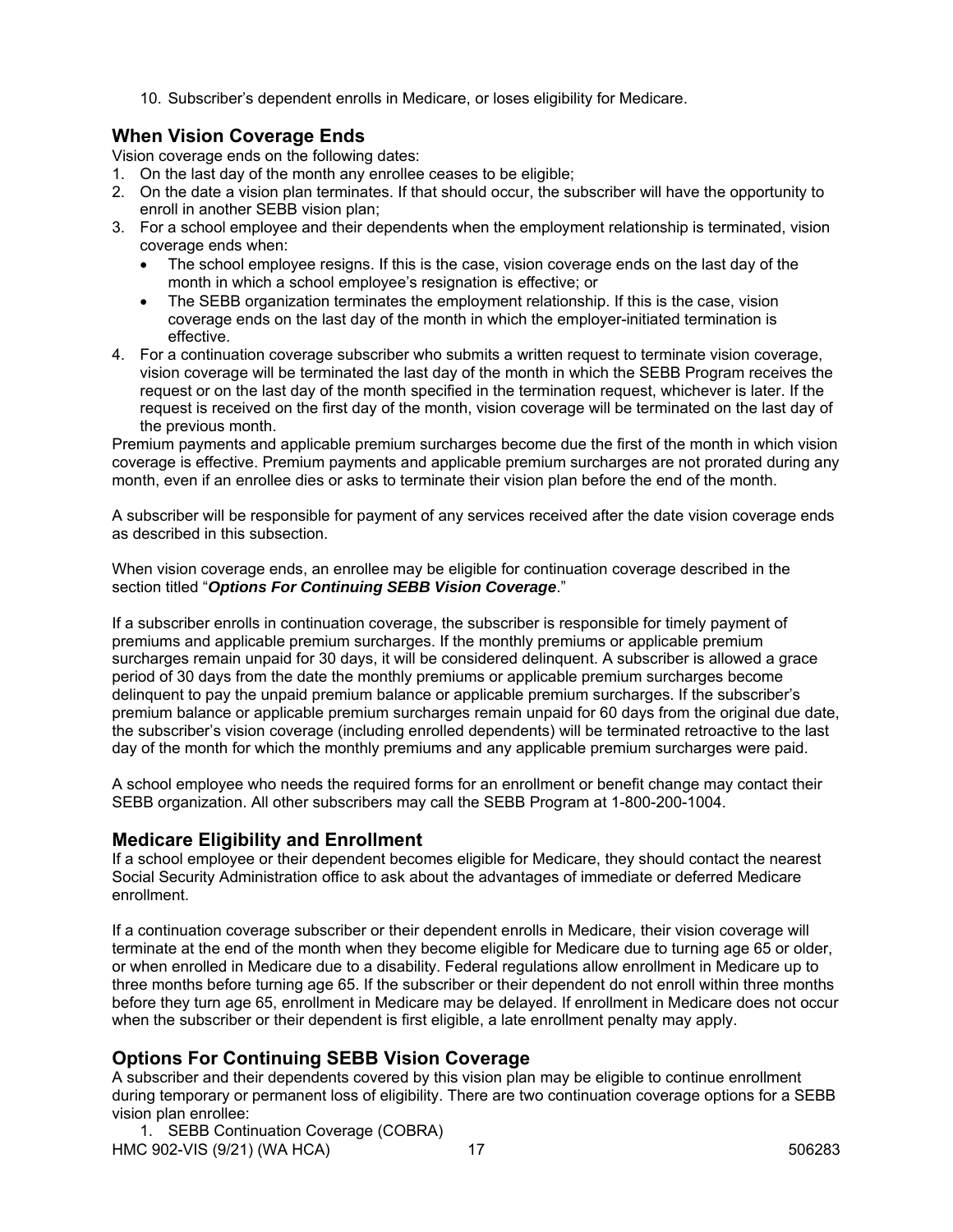2. SEBB Continuation Coverage (Unpaid Leave)

These two options temporarily extend group insurance coverage when the enrollee's SEBB vision plan coverage ends due to a qualifying event. SEBB Continuation Coverage (COBRA) includes eligibility and administrative requirements under federal law and regulation and also includes coverage for some enrollees who are not qualified beneficiaries under federal COBRA continuation coverage. SEBB Continuation Coverage (Unpaid Leave) is an alternative created by the SEBB Program with wider eligibility criteria and qualifying event types. An enrollee who qualifies for both types of SEBB Continuation Coverage (COBRA and Unpaid Leave) may choose to enroll in only one of the options.

For enrollment information, see the section titled "*How to Enroll*."

The SEBB Program must be notified in writing within 30 days if, after electing SEBB Continuation Coverage (COBRA), a subscriber or their dependent becomes eligible for Medicare (Part A, Part B, or both) or becomes covered under other group health plan coverage. If a subscriber or their dependent enrolls in SEBB Continuation Coverage (COBRA) and then becomes eligible for Medicare, their enrollment in SEBB Continuation Coverage (COBRA) will be terminated at the end of the month in which they become eligible for Medicare due to turning age 65 or older, or when enrolled in Medicare due to a disability. This may cause the SEBB Continuation Coverage (COBRA) to be terminated early, before the subscriber has used all the months they would otherwise be entitled to. A subscriber or their dependents who are already enrolled in Medicare when they enroll in SEBB Continuation Coverage (COBRA) will not have their coverage terminated early.

The SEBB Program administers both continuation coverage options. Refer to the *SEBB Continuation Coverage Election Notice* for details.

# **Option for Coverage Under Public Employees Benefits Board (PEBB) Retiree Insurance**

A retiring school employee or a dependent becoming eligible as a survivor is eligible to continue enrollment or defer enrollment in Public Employees Benefits Board (PEBB) insurance coverage if they meet procedural and substantive eligibility requirements. See the PEBB Retiree Enrollment Guide for details.

# **Transitional Continuation Coverage**

School employees and their dependents may gain temporary eligibility for SEBB benefits, on a self-pay basis, if they meet the following criteria:

- 1. A school employee and their dependents who are enrolled in medical, dental, or vision under a group plan offered by a SEBB organization on December 31, 2019, who lose eligibility because the school employee is not eligible for SEBB benefits, may elect to enroll in one or more of the following SEBB benefits: medical, dental, or vision coverage. These benefits will be provided for a maximum of 18 months.
- 2. A dependent of a SEBB eligible school employee who is enrolled in medical, dental, or vision under a school employee's account on December 31, 2019, who loses eligibility because they are not an eligible dependent may enroll in medical, dental, and vision for a maximum of 36 months.
- 3. A dependent of a school employee who is continuing medical, dental, or vision coverage through a SEBB organization on December 31, 2019, may elect to finish out their remaining months, up to the maximum number of months authorized by Consolidated Omnibus Budget Reconciliation Act (COBRA) for a similar event, by enrolling in a medical, dental, or vision plan offered through the SEBB Program.

# **Family and Medical Leave Act of 1993**

A school employee on approved leave under the federal Family and Medical Leave Act (FMLA) may continue to receive the employer contribution toward SEBB benefits in accordance with the federal FMLA. The SEBB organization determines if the school employee is eligible for leave and the duration of the leave under FMLA. The school employee must continue to pay the school employee monthly premium contribution and applicable premium surcharge during this period to maintain eligibility.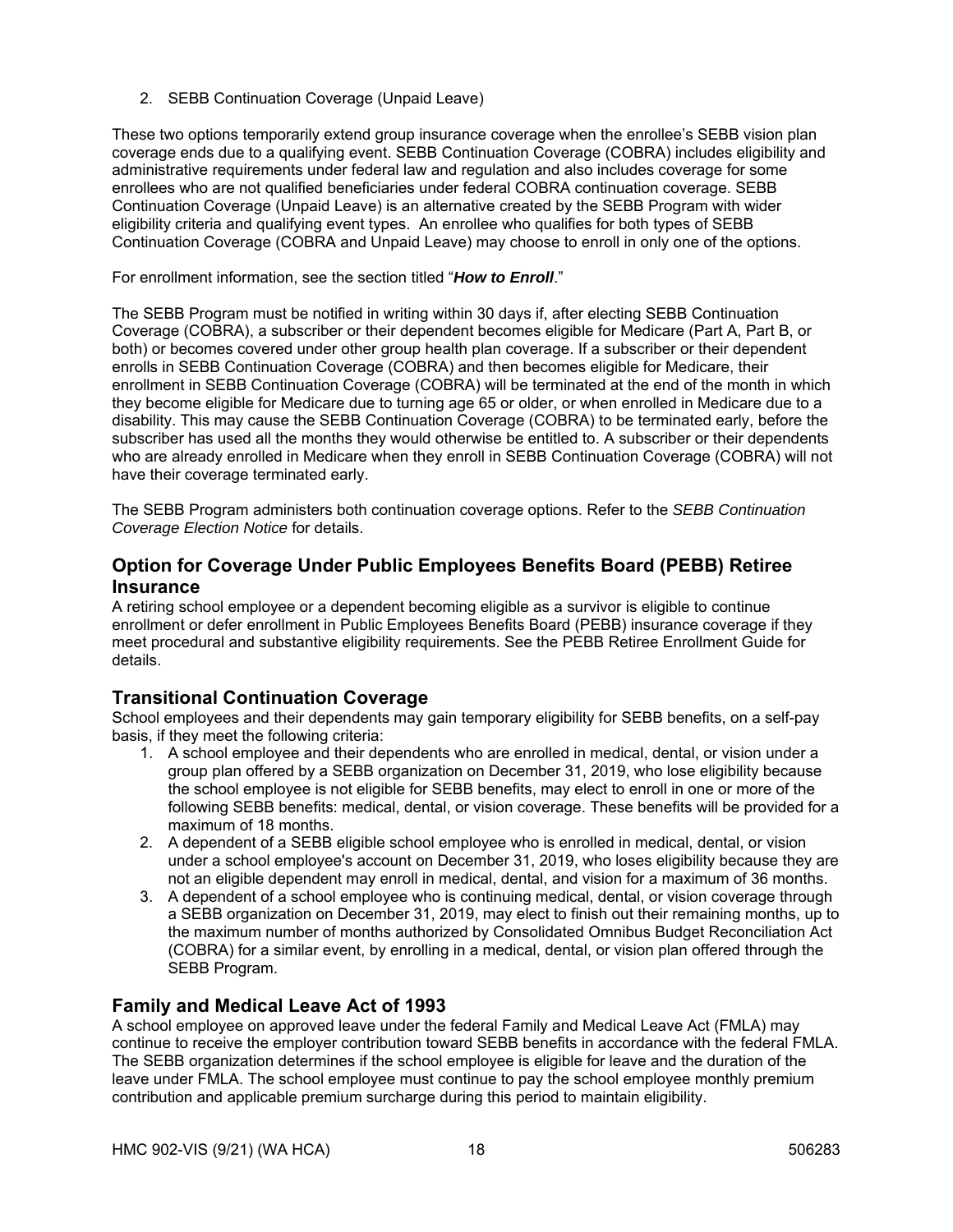If a school employee exhausts the period of leave approved under FMLA, they may continue SEBB insurance coverage by self-paying the monthly premium and applicable premium surcharges set by HCA, with no contribution from the SEBB organization. For more information on continuation coverage, see the section titled "*Options For Continuing SEBB Vision Coverage*."

# **Paid Family and Medical Leave Act**

A school employee on approved leave under the Washington State Paid Family and Medical Leave Program may continue to receive the employer contribution toward SEBB benefits in accordance with the Paid Family and Medical Leave Program. The Employment Security Department determines if the school employee is eligible for the Paid Family and Medical Leave Program. The school employee must continue to pay the school employee monthly premium contribution and applicable premium surcharge during this period to maintain eligibility.

If a school employee exhausts the period of leave approved under the Paid Family and Medical Leave Program, they may continue SEBB insurance coverage by self-paying the monthly premium and applicable premium surcharges set by HCA, with no contribution from the SEBB organization. For more information on continuation coverage, see the section titled "*Options For Continuing SEBB Vision Coverage*."

# **General Provisions**

# **Payment of premium during a labor dispute**

Any school employee or dependent whose monthly premiums are paid in full or in part by the SEBB organization may pay premiums directly to HCA if the school employee's compensation is suspended or terminated directly or indirectly as a result of a strike, lockout, or any other labor dispute for a period not to exceed six months.

While the school employee's compensation is suspended or terminated, HCA shall notify the school employee immediately, by mail to the last address of record, that the school employee may pay premiums as they become due.

If coverage is no longer available to the school employee under this certificate of coverage, then the school employee may be eligible to purchase an individual vision plan from this plan at a premium rate consistent with premium rates filed with the Washington State Office of the Insurance Commissioner.

### **Appeal rights**

Any current or former school employee of a SEBB organization or their dependent may appeal a decision made by the SEBB organization regarding SEBB eligibility, enrollment, or premium surcharges to the SEBB organization.

Any enrollee may appeal a decision made by the SEBB Program regarding SEBB eligibility, enrollment, premium payments, or premium surcharges to the SEBB Appeals Unit.

Any enrollee may appeal a decision regarding the administration of a SEBB vision plan by following the appeal provisions of the plan, except when regarding eligibility, enrollment, and premium payment decisions.

Learn more at **hca.wa.gov/sebb-appeals**.

# **Relationship to law and regulations**

Any provision of this certificate of coverage that is in conflict with any governing law or regulation of the state of Washington is hereby amended to comply with the minimum requirements of such law or regulation.

# **TERMINATION OF INSURANCE**

Please read the Continuation of Insurance section of this Policy for information on continuation after eligibility for coverage would otherwise end.

The Insurance on a Covered Person will end on the earliest date below:

HMC 902-VIS (9/21) (WA HCA) 19 506283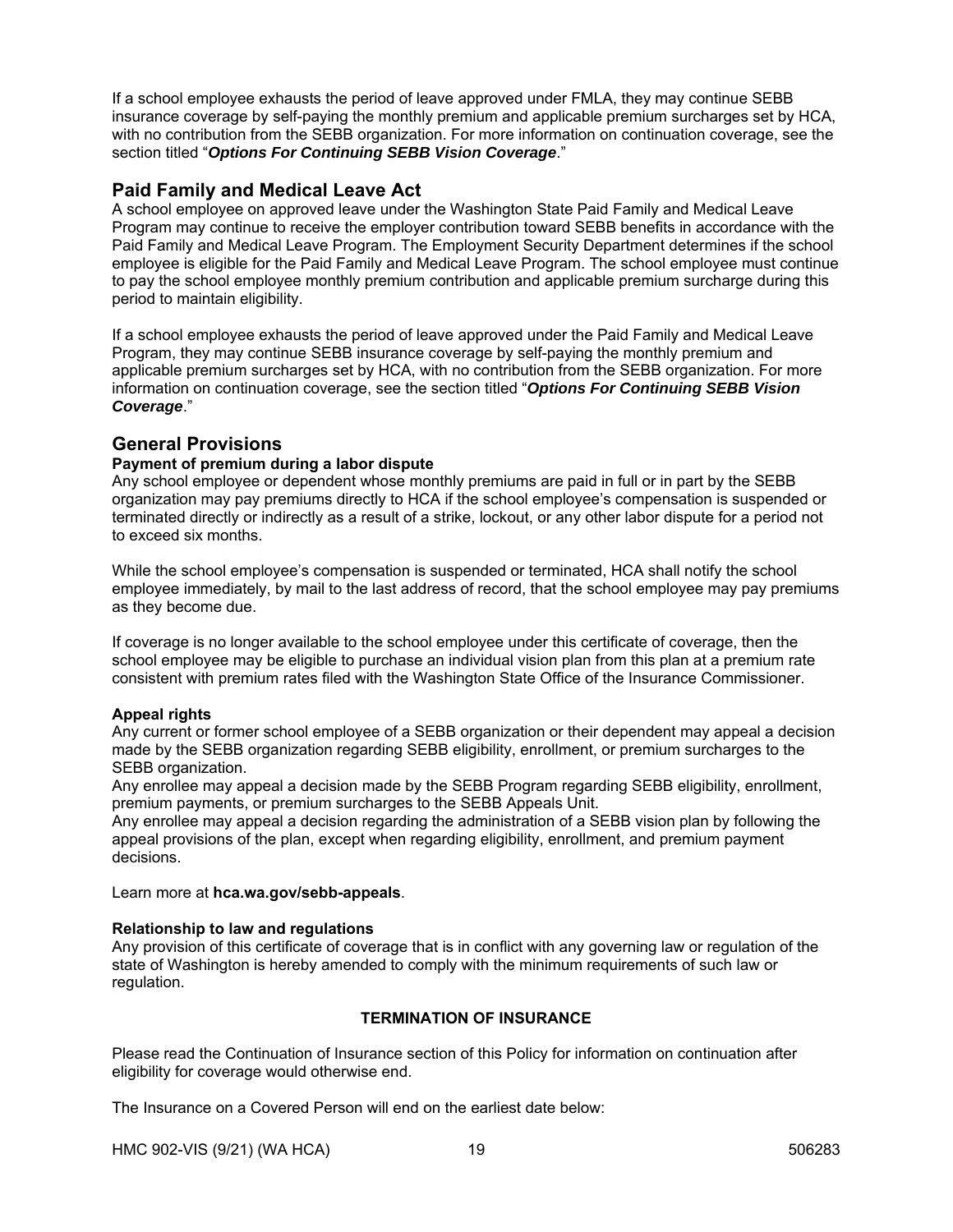- 1. The first of the month following the date this Policy or Insurance for a Covered Class is terminated; or
- 2. The day following the date the Covered Person is no longer in a Covered Class or satisfies eligibility requirements under this Policy; or
- 3. The last day of the last period for which premium is paid; or
- 4. The day he reports for active duty in the armed forces of the United States or any other country; or
- 5. The end of any period of continuation, as provided by the Policyholder's personnel practices; or
- 6. With respect to a Dependent, the first day of the month following the date of the death of the Member or first day of the month following the date the Dependent is no longer in a Covered Class or satisfies eligibility requirements under this Policy; or
- 7. The first day of the month following the date the Employee retires from active service with the Policyholder.

Termination will not affect a claim for benefits incurred while coverage was in effect.

## **REINSTATEMENT**

If Insurance ends because you become a full time member of the armed forces of the United States you will not have to satisfy any applicable Waiting Period provided you re-enroll yourself and your Dependents and return to Active Service after you leave active military service within the applicable time period specified in the Uniform Services Employment and Reemployment Rights Act (USERRA). If you do not re-enroll yourself and your Dependents within 31 days of the date you return to Active Service from a military leave you must wait until the next Enrollment Period or a Life Event to enroll.

If a Dependent's Insurance ends because he becomes a full time member of the armed forces of the United States that person may be re-enrolled if eligible provided he is re-enrolled within the applicable time period specified in the Uniform Services Employment and Reemployment Rights Act (USERRA). If you do not re-enroll this person within 31 days you must wait until the next Enrollment Period or a Life Event to enroll this person.

# **EXCLUSIONS**

Benefits will not be paid for, and the term "Covered Expenses" will not include charges arising from:

- 1. Any Covered Expense not shown in the Schedule of Benefits or any expenses shown as "Not Covered" in the Schedule of Benefits.
- 2. Eye examinations required by an employer as a condition of employment except, as otherwise provided under the Safety Program.
- 3. Services or Materials provided in connection with special procedures such as orthoptics and visual training (including but not limited to "Corneal Refractive Therapy" ("CRT), or "orthokeratology"), or in connection with medical or surgical treatment (including laser vision correction) except as provided herein.
- 4. Materials which do not provide vision correction, except as provided herein.
- 5. Charges for the replacement of lost or stolen lenses or frames within the applicable benefit Frequency period in the Schedule of Benefits.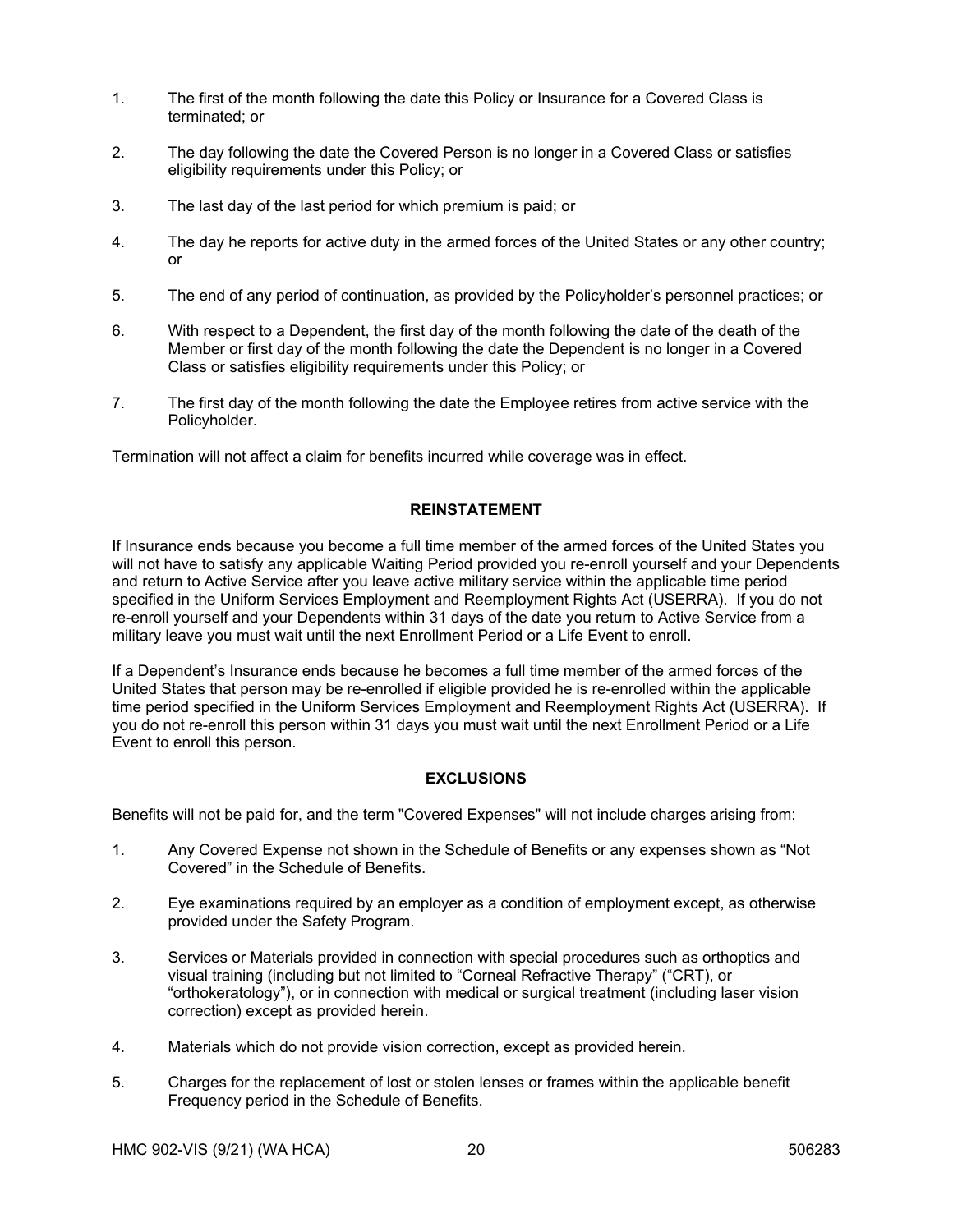- 6. Sickness or injury covered by a workers' compensation act or other similar legislation.
- 7. Incurred as a direct or indirect result or war (declared or undeclared).
- 8. Incurred as a result of an intentionally self-inflicted injury or injury sustained while committing a crime.
- 9. Services or supplies furnished to a Covered Person before the effective date of his Insurance under the Policy or after the date a Covered Person's Insurance ends.
- 10. Any medical treatment rendered outside the United States or Canada.
- 11. Services rendered by practitioners who do not meet the definition of Provider.
- 12. Comprehensive low vision evaluations, subsequent follow-up visits following such evaluation or low vision aids for which prior approval was not obtained from us or our authorized representative.
- 13. For Visually Required contact lenses prescribed for a Covered Person for which prior approval was not obtained from us or our authorized representative.
- 14. Refraction-only claims.

## **CLAIM PROVISIONS**

#### **In-Network**

A Covered Person must contact an In-Network Provider before receiving services for a Covered Expense. The In-Network Provider will verify his eligibility for Covered Expenses with us or our authorized representative before the examination takes place. The Provider will submit Covered Person's claim directly to us or our authorized representative.

### **Out-of-Network**

When a Covered Person uses an Out-of-Network Provider he must first pay the billed charge and then submit a claim.

1. Notice of Claim - written or authorized electronic/telephonic notice of claim must be given to us within 20 days after a Covered Expense is incurred or as soon as reasonably possible.

Out of network claims should be mailed to:

Davis Vision Vision Care Processing Unit P.O. Box 1525 Latham, NY 12110

This information is available via the website, claim form and customer service.

 If written or authorized electronic/telephonic notice is not given in that time, the claim will not be invalidated or reduced if it is shown that written or authorized electronic/telephonic notice was given as soon as was reasonably possible. Notice can be given to us at our Administrative Office, such other place as we may designate for the purpose, or to our authorized representative. Notice should include the Policyholder's name and the Covered Person's name, address, Policy and Policy Number.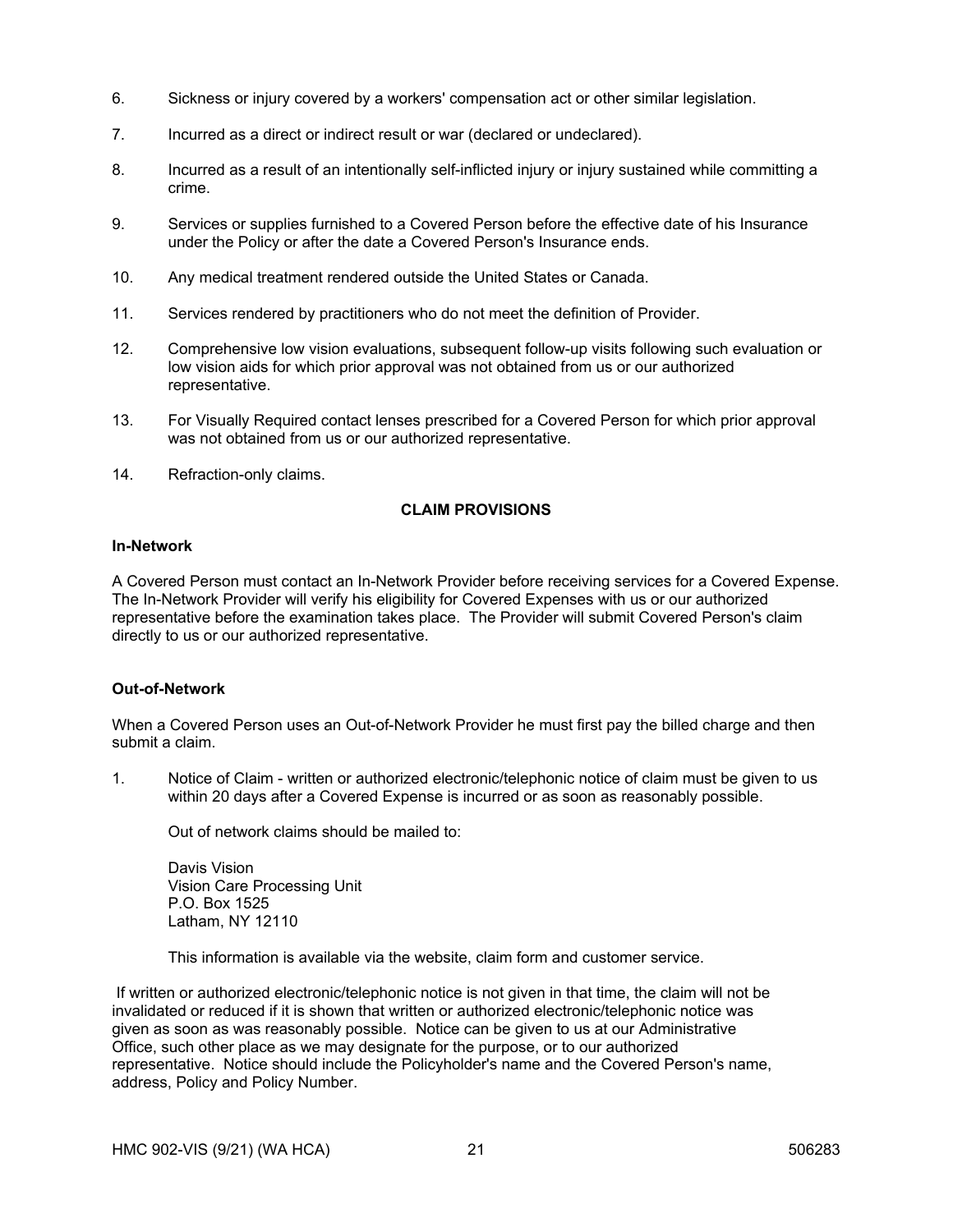- 2. Claim Forms we will send claim forms for filing proof of loss when we receive notice of a claim. If such forms are not provided within 15 days after we receive notice, the proof requirements will be met by submitting, within the time fixed in this Policy for filing proof of loss, written or authorized electronic proof of the nature and extent of the loss for which the claim is made.
- 3. Proof of Loss written or authorized electronic proof of loss satisfactory to us must be given to us at our Administrative Office, such other place as we may designate for the purpose, or to our authorized representative within 90 days of the loss for which claim is made.

If (a) benefits are payable as periodic payments and (b) each payment is contingent upon continuing loss, then proof of loss must be submitted within 90 days after the termination of each period for which we are liable. If written or authorized electronic notice is not given within that time, no claim will be invalidated or reduced if it is shown that such notice was given as soon as reasonably possible. In any case, written or authorized electronic proof must be given not more than one year after the time it is otherwise required, except if proof is not given solely due to lack of legal capacity.

4. Payment of Claims - we will pay benefits due under this Policy for any loss immediately upon receipt of due written or authorized electronic proof of such loss.

All benefits will be paid in United States currency. All benefits payable under this Policy, unless otherwise stated, will be payable to the Covered Person or to his estate.

If we are to pay benefits to the Covered Person's estate or to a person who is incapable of giving a valid release, we may pay up to \$1,000 to a relative by blood or marriage that we believe is equitably entitled. Any payment made by us in good faith pursuant to this provision will fully discharge us to the extent of such payment and release us from all liability.

## **Right to Receive and Release Needed Information**

We have the right to obtain or give information needed to coordinate benefit payments with other plans. This can be from or to any other insurance company, organization or person, subject to the consent of the Covered Person. Any Covered Person claiming benefits must furnish us with the necessary information needed to coordinate benefit payments.

### **Right to Make Payments**

We have the right to pay any other organization, as needed, to properly carry out this provision. Any such payments made in good faith are considered benefits paid under the Policy, and fully discharge our liability, to the extent of such payments.

### **Right to Recovery**

We have the right to retrieve any excess amounts that may have been paid out should they exceed the provisions of the Policy. This can be from the Covered Person for whom the payments were made. It can also be from any other insurance company or organization.

### **Review**

If the claim is wholly or partly denied, our notice will include:

- 1. Reasons for such denial;
- 2. Reference to specific Certificate provisions, rules or guidelines on which the denial was based;
- 3. A description of the additional information needed to support your claim;
- 4. Information concerning your right to request that we review our decision; and

HMC 902-VIS (9/21) (WA HCA) 22 506283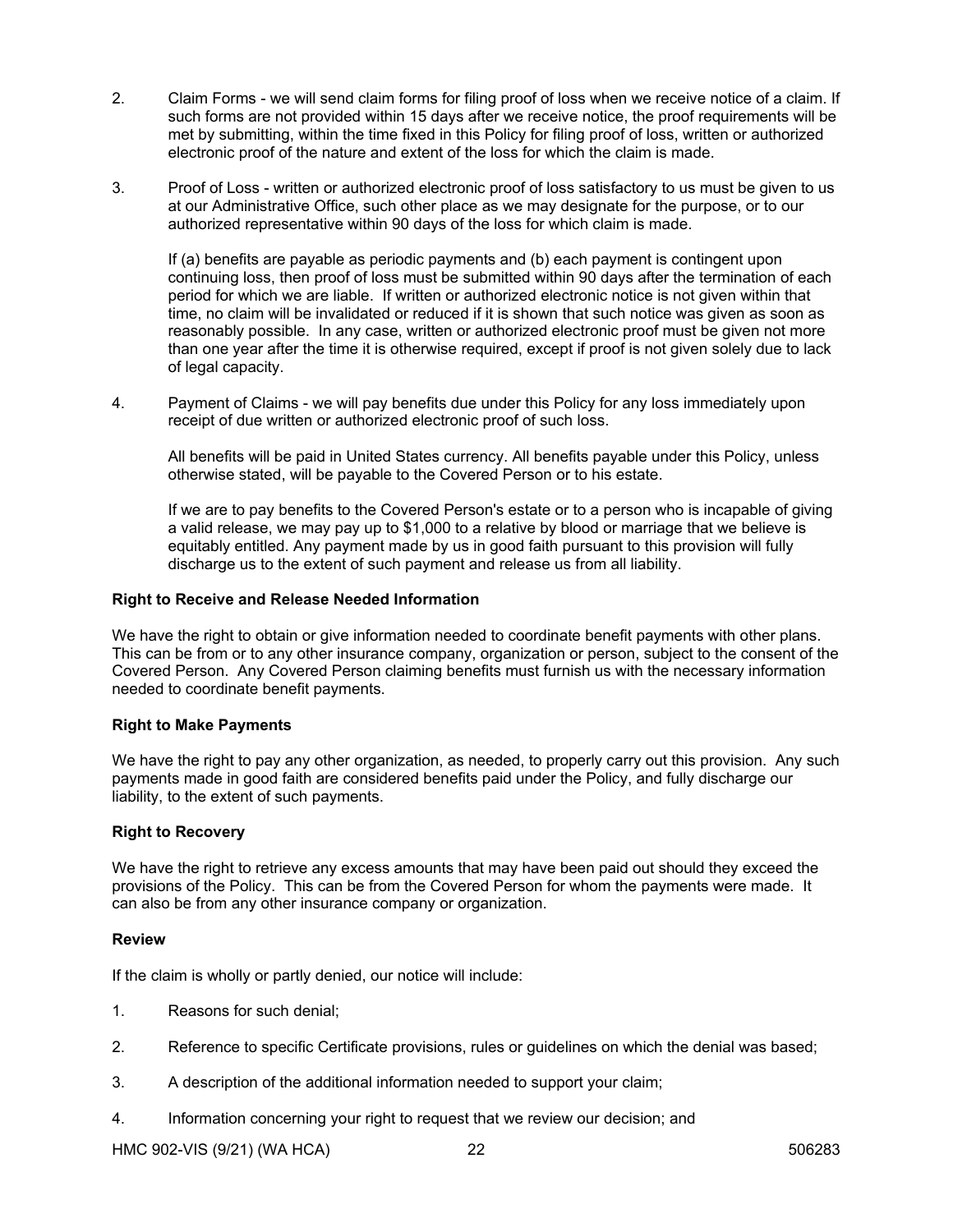5. A description of our review procedures, time limits and notice of your right to bring civil action.

This request must be in writing and must be received by us no more than 180 days after you receive notice of our claim decision. As part of this review, you may:

- 1. Send us written comments;
- 2. Review any non-privileged information relating to your claim; or
- 3. Provide us with other information or proof in support of your claim.

We will review your claim promptly after receiving your request. A claim dispute may be sent to:

Davis Vision Complaints and Appeals Department P.O. Box 791 Latham, NY 12110

We will advise you of the results of our review within 60 days after we receive your request, or within 120 days if there are special circumstances that require more time (such as the need to hold a hearing). Our decision will be in writing and will include reference to specific policy provisions, rules or guidelines on which the decision was based, and notice of your right to bring a civil action.

# **Claimant Cooperation**

Failure of a claimant to cooperate with us in the administration of the claim may result in termination of the claim. Such cooperation includes, but is not limited to, providing any information or documents needed to determine whether benefits are payable or the actual benefit amount due.

### **Administration**

The Policyholder has given us the authority to review claims for the benefits provided by this Policy and for deciding appeals of denied claims. In deciding appeals of denied claims, it will be necessary to interpret the terms of the Policy, to decide questions of eligibility for coverage or benefits under the plan, and to make any related findings of fact, as permitted by state and federal law.

We will have no responsibility with respect to the administration of the benefit provided by this Policy except as described above. It is understood that our sole liability to the Policyholder and Covered Persons under the Policy shall be for the payment of benefits provided under this Policy.

We may contract with another entity to perform this function on our behalf.

### **Legal Actions**

No action at law or in equity may be brought to recover under this Policy less than 60 days after written or authorized electronic proof of loss has been furnished as required by this Policy. No such action will be brought more than three years after the time such written proof of loss must be furnished.

### **Recovery of Overpayment**

If benefits are overpaid, we have the right to recover the amount overpaid by either of the following methods:

1. A request for lump sum payment of the overpaid amount.

HMC 902-VIS (9/21) (WA HCA) 23 506283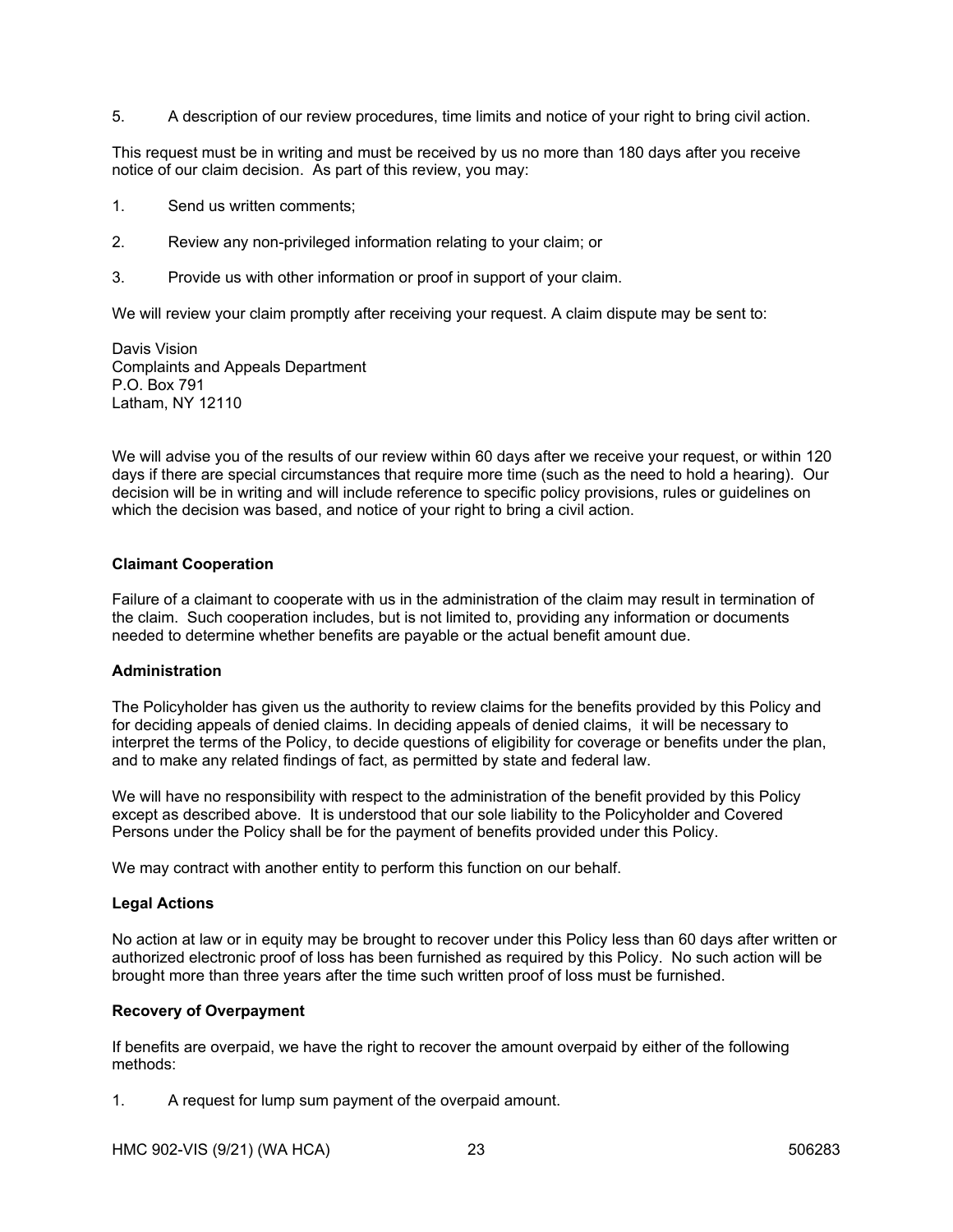### 2. A reduction of any amounts payable under this Certificate.

If there is an overpayment due when the Covered Person dies, we may recover the overpayment from the Covered Person's estate.

### **ADMINISTRATIVE PROVISIONS**

## **Direct Billing**

If you are being billed directly you will receive a request for payment from us or our authorized representative on or before the premium due date. The premium due date will be shown on the request for payment. You should pay the amount due on or before the premium due date. Payment of the entire premium as it becomes due will maintain the Covered Person's Insurance in force through the date immediately before the next premium due date.

There is a 31 day grace period for remittance of premium billed directly. If you do not pay the premium on or before the premium due date, you may pay the premium during this 31 day period. A Covered Person's Insurance under the group Policy will remain in force during the grace period. If premium is not remitted before the end of the grace period, the Covered Person's Insurance will terminate automatically at 12:01 A.M. on the last day for which premium was paid.

Termination of a Covered Person's Insurance for nonpayment of premiums billed directly will not influence a Covered Person's right to a claim for benefits which arose prior to the termination. Our liability under the Policy is limited to benefits payable for eligible claims incurred prior to the date of termination.

### **Strike, Lockout and Labor Dispute**

Any school employee or dependent whose monthly premiums are paid in full or in part by the SEBB Organization may pay premiums directly to the plan or the Health Care Authority (HCA) if the school employee's compensation is suspended or terminated directly or indirectly as a result of a strike, lockout, or any other labor dispute for a period not to exceed six months.

While the school employee's compensation is suspended or terminated, HCA shall notify the school employee immediately by mail to the last address of record, that the school employee may pay premiums as they become due.

During that period of time the Policy may not be altered or changed. Nothing in this section shall be deemed to impair the right of the Insurer to make normal decreases or increases of the premium rate upon expiration and renewal of the Policy, in accordance with the provisions of the Policy. Thereafter, if such insurance coverage is no longer available, then the Employee shall be given the opportunity to purchase an individual policy at a rate consistent with rates filed by the Insurer with the commissioner. When the Employee's compensation is so suspended or terminated, the Employee shall be notified immediately by the Policyholder in writing, by mail addressed to the address last on record with the Policyholder, that the Employee may pay the premiums to the Policyholder as they become due as provided in this section.

### **GENERAL PROVISIONS**

### **Assignment**

The rights and benefits under this Policy may be assigned under certain circumstances. Any Covered Person that wants to make an assignment of his Insurance should see the Policyholder for the conditions and further information.

We assume no responsibility for the validity, sufficiency, or effect of any assignment of a Covered Person's Insurance (including an assignment on a form furnished by us or by the Policyholder).

### **Incontestability**

HMC 902-VIS (9/21) (WA HCA) 24 24 506283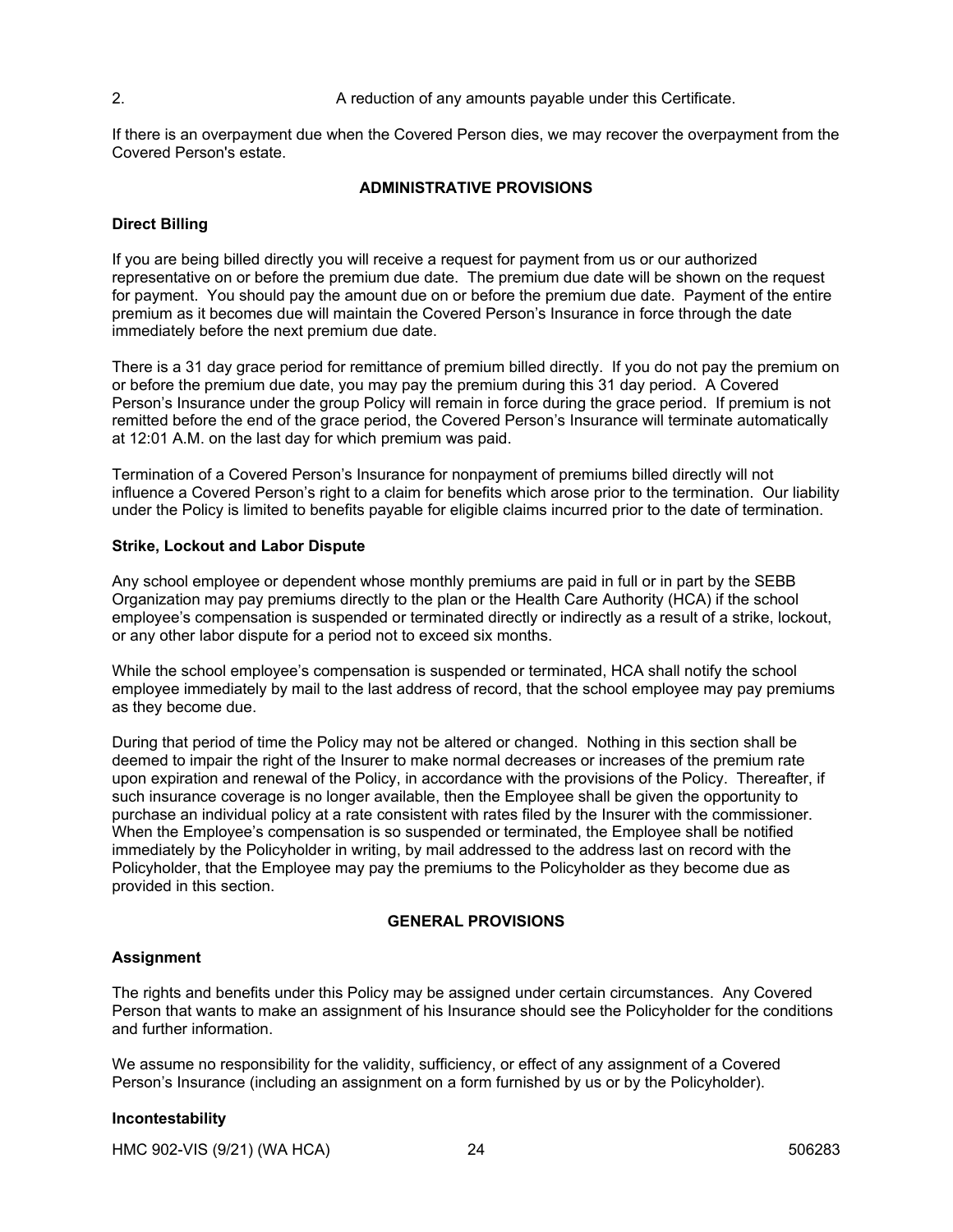All statements made by a Covered Person are considered representations and not warranties. No statement will be used to deny or reduce benefits or be used as a defense to a claim unless a copy of the instrument containing the statement is, or has been, furnished to the claimant. In the event of a claimant's death or incapacity, his applicable representative shall be given a copy.

After two years from a Covered Person's effective date of Insurance, or from the effective date of increased benefits, no such statement will cause Insurance or the increased benefits to be contested except for fraud.

### **Clerical Error**

A Covered Person's Insurance will not be affected by clerical error or delay in keeping records of Insurance under the Policy. If such error or delay is found, we will adjust the premium fairly.

## **Relationship to Law and Regulations**

Any provision of this certificate of coverage that is in conflict with any governing law or regulation of the state of Washington is hereby amended to comply with the minimum requirements of such law or regulation.

### **Compensation Insurance**

The Policy is not in place of and does not affect any requirements for coverage under any Workers' Compensation, Occupational Disease or similar law.

## **Coordination of Benefits**

1. Notice to Covered Person(s)

If you are covered by more than one health benefit plan, and you do not know which is your primary plan, you or your provider should contact any one of the health plans to verify which plan is primary. The health plan you contact is responsible for working with the other plan to determine which is primary and will let you know within thirty calendar days.

CAUTION: All health plans have timely claim filing requirements. If you or your provider fail to submit your claim to a secondary health plan within that plan's claim filing time limit, the plan can deny the claim. If you experience delays in the processing of your claim by the primary health plan, you or your provider will need to submit your claim to the secondary health plan within its claim filing time limit to prevent denial of the claim.

To avoid delays in claims processing, if you are covered by more than one plan you should promptly report to your providers and plans any changes in your coverage.

2. General

This Coordination of Benefits ("COB") provision applies to This Plan when a Covered Person has vision coverage under more than one plan. "Plan" and "This Plan" are defined below. If this COB provision applies, you should look first at the order of benefit determination rules. Those rules determine whether the benefits of This Plan are determined before or after those of another plan. The benefits of This Plan: (i) will not be reduced when, under the order of benefit determination rules, This Plan determines its benefits before another plan; but (ii) may be reduced when, under the order of benefits determination rules, another plan determines its benefits first. The above reduction is described in 5, "Effect on the Benefits of This Plan."

3. Definitions

"Plan" means a form of coverage with which coordination is allowed. Separate parts of a plan for

HMC 902-VIS (9/21) (WA HCA) 25 25 506283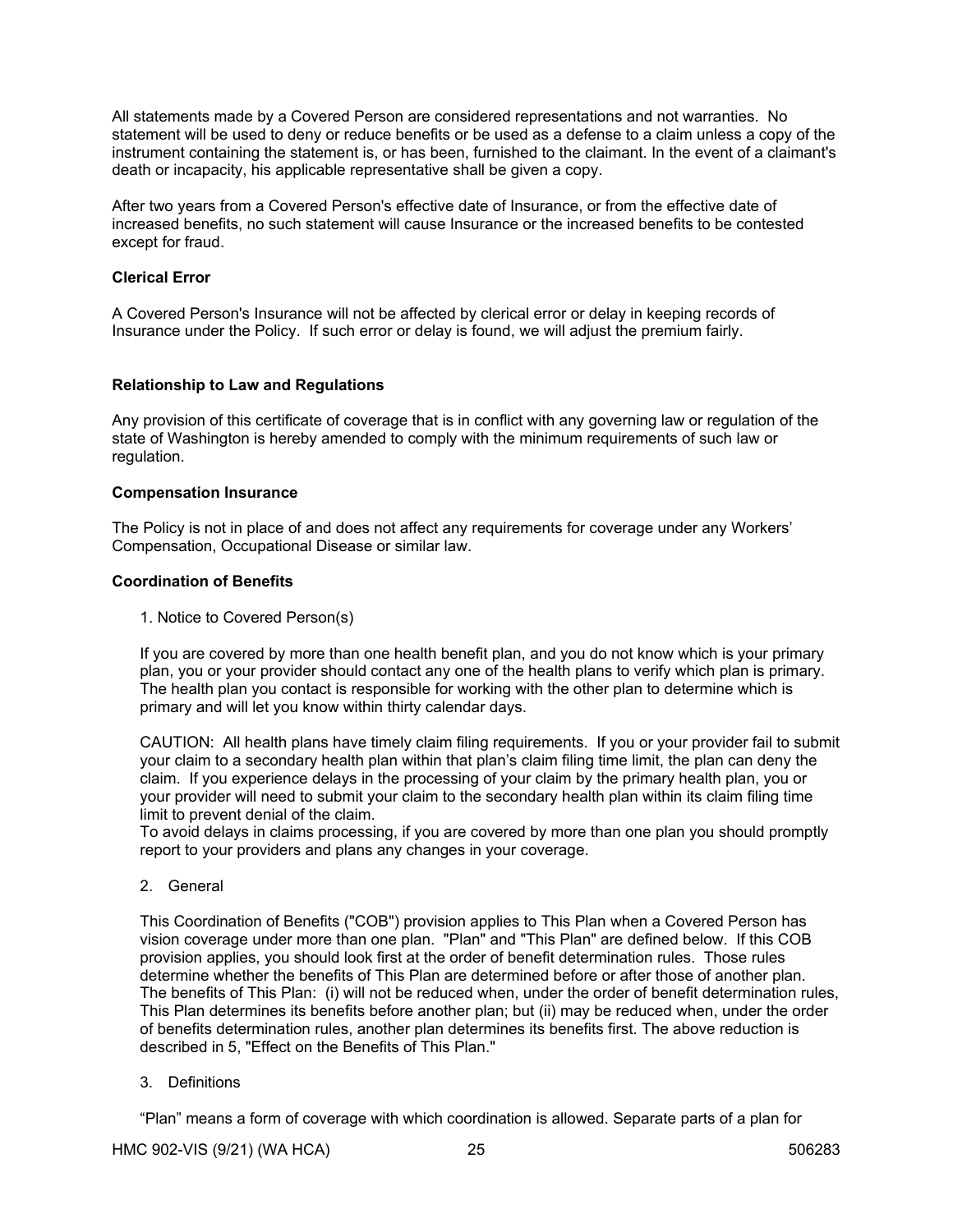members of a group that are provided through alternative contracts that are intended to be part of a coordinated package of benefits are considered one plan and there is no COB among the separate parts of the plan.

(a) If a plan coordinates benefits, its contract must state the types of coverage that will be considered in applying the COB provision of that contract. Whether the contract uses the term "plan" or some other term such as "program," the contractual definition may be no broader than the definition of "plan" in this subsection.

(b) **"Plan"** means any of the following which provides benefits or services for, or because of vision care or treatment:

(1) Group insurance or group-type coverage; individual or blanket disability insurance contracts, and group or individual contracts issued by health care service contractors or health maintenance organizations (HMO), closed panel plans or other forms of group coverage; medical care components of long-term care contracts, such as skilled nursing care;

(2) Coverage under Medicare or any other federal governmental plan, or coverage required or provided by law. This does not include a state plan under Medicaid (Title XIX, Grants to States for Medical Assistance Programs, of the United States Social Security Act, as amended from time to time).

(3) "Plan" does not include hospital indemnity or fixed payment coverage benefits or other fixed indemnity or payment coverage, accident only coverage, specified disease or specified accident coverage, limited benefit health coverage as defined in WAC 284-50-370, or school accident and similar coverages that cover students for accidents only, including athletic injuries, either on a 24 hour basis or on a "to and from" school basis, "Plan" also does not include benefits provided in long-term insurance policies for nonmedical services (for example: personal care, adult day care, homemaker services, assistance with activities of daily living, respite care and custodial care), contracts that pay a fixed daily benefit without regard to expenses incurred or the receipt of services, Medicare supplement policies, a government plan, which, by law, provides benefits that are in excess of those of any private insurance plan or other nongovernmental plan, automobile insurance policies required by statute to provide medical benefits, or benefits provided as part of a direct agreement with a direct patient-provider primary care practice. Each contract or other arrangement for coverage under (1) or (2) is a separate plan. If an arrangement has two parts and COB rules apply only to one of the two, each part is a separate plan.

b. **"This Plan"** is the part of the Group Policy that provides benefits for vision care expenses.

c. **"Primary Plan/Secondary Plan":** The order of benefit determination rules state whether This Plan is a Primary Plan or Secondary Plan as to another plan covering the person. When This Plan is a Primary Plan, its benefits are determined before those of the other plan and without considering the other plan's benefits. When This Plan is a Secondary Plan, its benefits are determined after those of the other plan and may be reduced because of the other plan's benefits. When there are more than two plans covering the person, This Plan may be a Primary Plan as to one or more other plans and may be a Secondary Plan as to a different plan or plans.

d. **"Allowable Expense"** is a health care expense, including deductibles, coinsurance and copayments, that is covered at least in part by any Plan covering the person. When a Plan provides benefits in the form of services, the reasonable cash value of each service will be considered an Allowable Expense and a benefit paid. An expense that is not covered by any Plan covering the person is not an Allowable Expense.

The following are examples of expenses that are not Allowable Expenses:

- (1) The difference between the cost of a semi-private hospital room and a private hospital room is not an Allowable Expense, unless one of the Plans provides coverage for private hospital room expenses.
- (2) If a person is covered by two or more Plans that compute their benefit payments on the basis of usual and customary fees or relative value schedule reimbursement method or other similar reimbursement method, any amount in excess of the highest reimbursement amount for a specific benefit is not an Allowable Expense.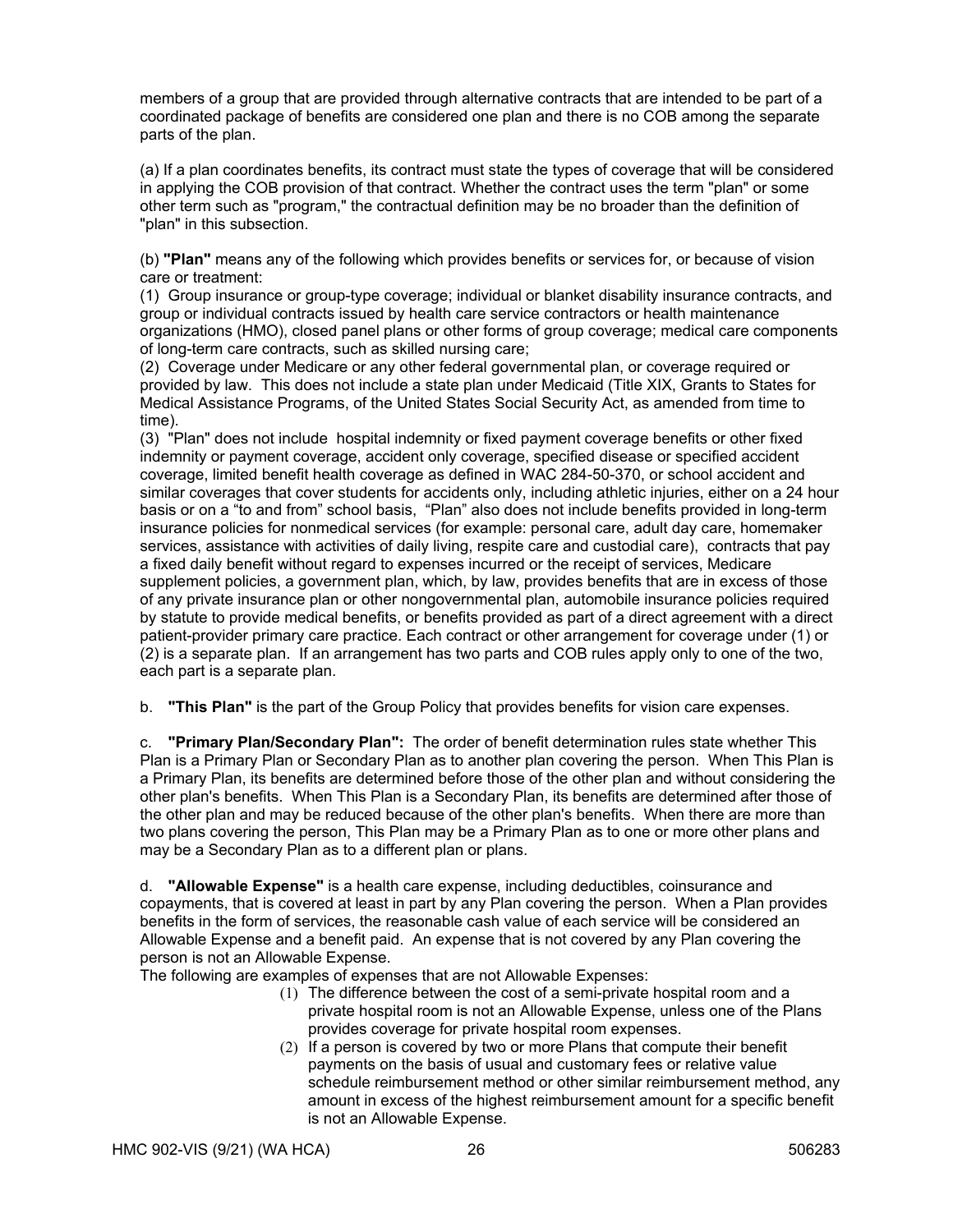- (3) If a person is covered by two or more Plans that provide benefits or services on the basis of negotiated fees, an amount in excess of the highest of the negotiated fees is not an Allowable Expense.
- 4. Order of Benefit Determination Rules

a. When a person is covered by two or more Plans, the rules for determining the order of benefit payments are as follows:

- (1) The primary Plan pays or provides its benefits according to its terms of coverage and without regard to the benefits under any other Plan.
- (2) Except as provided in subsection (3), a Plan that does not contain a coordination of benefits provision that is consistent with this section is always primary unless the provisions of both Plans state that the complying Plan is primary.
- (3) Coverage that is obtained by virtue of membership in a group that is designed to supplement a part of a basic package of benefits and provide that this supplementary coverage is excess to any other parts of the Plan provided by the contract holder. Examples include major medical coverages that are superimposed over hospital and surgical benefits, and insurance type coverages that are written in connection with a closed panel plan to provide out-of-network benefits.
- (4) A Plan may consider the benefits paid or provided by another Plan in calculating payment of its benefits only when it is secondary to that other Plan.
- b. This Plan determines its order of benefits using the first of the following rules that apply:
	- (1) Non-Dependent or Dependent The Plan that covers the person other than as a Dependent, for example as an Employee, Member or Policyholder is the primary Plan and the Plan that covers the person as a Dependent is the secondary Plan. However, if a person is a Medicare beneficiary and, as a result of federal law, Medicare is secondary to the Plan covering the person as a Dependent, and primary to the Plan covering the person as other than a Dependent, then the order of benefits between the two Plans is reversed, so that the Plan covering the person as an Employee, Member or Policyholder is the secondary Plan and the other Plan is the primary Plan.
	- (2) Dependent Child Covered Under More Than One Plan Unless there is a court decree stating otherwise, when a Dependent Child is covered by more than one Plan the order of benefits is determined as follows:
		- (a) For a Dependent Child whose parents are married or are living together, whether or not they have ever been married:
			- 1. The Plan of the parent whose birthday falls earlier in the calendar year is the primary Plan; or
			- 2. If both parents have the same birthday, the Plan that has covered the parent the longest is the primary Plan.
		- (b) For a Dependent Child whose parents are divorced or separated or not living together, whether or not they have ever been married:
			- 1. If a court decree states that one of the parents is responsible for the Dependent child's health care expenses or health care coverage and the Plan of that parent has actual knowledge of those terms, that Plan is primary. This rule applies to claim determination periods commencing after the Plan is given notice of the court decree;
			- 2. If a court decree states one parent is to assume primary financial responsibility for the Dependent child but does not mention responsibility for health care expenses, the Plan of the parent assuming financial responsibility is primary;
			- 3. If a court decree states that both parents are responsible for the Dependent child's health care expenses or health care coverage,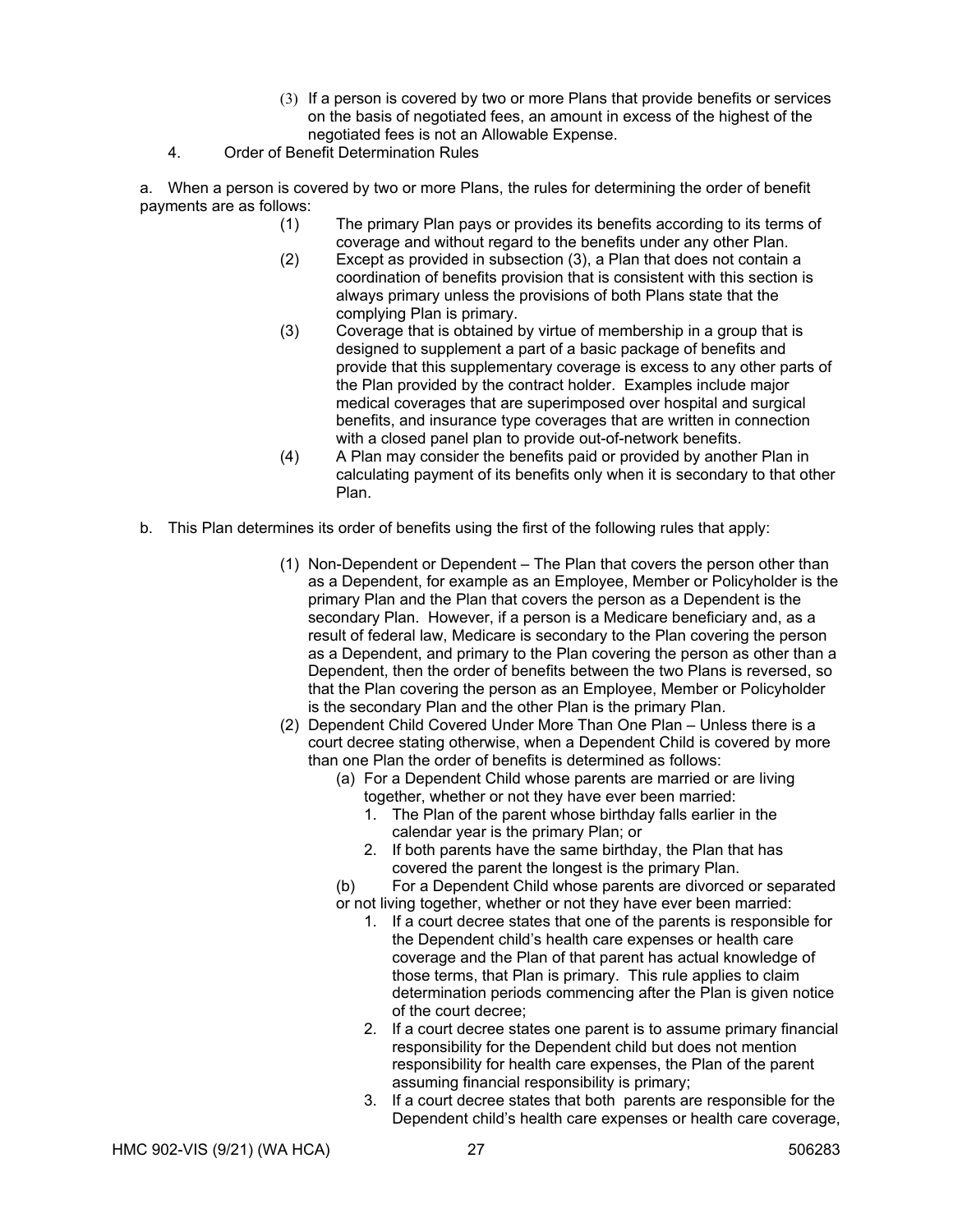the provisions of subparagraph (a) above determine the order of benefits;

- 4. If a court decree states that the parents have joint custody without specifying that one parent has responsibility for the health care expense or health care coverage of the Dependent child, the provisions of subsection (a) above determine the order of benefits; or
- 5. If there is no court decree allocating responsibility for the Dependent child's health care expenses or health care coverage, the order of benefits for the child are as follows:
	- i. The Plan covering the custodial parent, first;
	- ii. The Plan covering the spouse of the custodial parent, second;
	- iii. The Plan covering the non-custodial parent, third; and then
	- iv. The Plan covering the spouse of the non-custodial parent, last.

 (c) For a Dependent child covered under more than one Plan of individuals who are not the parents of the child, the provisions of subsection (a) or (b) above determine the order of benefits as if those individuals were the parents of the child.

 (3) Active Employee or Retired or Laid-off Employee – The Plan that covers a person as an active Employee, that is an Employee who is neither laid off nor retired, is the primary Plan. The Plan covering that same person as a retired or laid-off Employee is the secondary Plan. The same would hold true if a person is a Dependent of an active Employee and that same person is a Dependent of a retired or laid-off Employee. If the other Plan does not have this rule, and as a result, the Plans do not agree on the order of benefits, this rule is ignored. This rule does apply if the rule under section (b)(1) can determine the order of benefits.

 (4) COBRA or State Continuation Coverage – If a person whose coverage is provided under COBRA or under a right of continuation provided by state or other federal law is covered under another Plan, the Plan covering the person as an Employee, Member, subscriber or retiree or covering the person as a Dependent of an Employee, Member, subscriber or retiree is the primary Plan and the COBRA or state or other federal continuation coverage is the secondary Plan. If the other Plan does not have this rule, and as a result, the Plans do not agree on the order of benefits, this rule is ignored. This rule does not apply if the rule under section (b)(1) can determine the order of benefits.

 (5) Longer or Shorter Length of Coverage – The Plan that covered the person as an Employee, Member, Policyholder, subscriber or retiree longer is the primary Plan and the Plan that covered the person the shorter period of time is the secondary Plan.

 (6) If the preceding rules do not determine the order of benefits, the Allowable Expenses must be shared equally between the Plans meeting the definition of Plan. In addition, this Plan will not pay more than it would have paid had it been the primary Plan.

5. Effect on the Benefits of This Plan

When **this plan** is secondary, it may reduce its benefits so that the total benefits paid or provided by all **plans** during a claim determination period are not more than the total **allowable expenses.** In determining the amount to be paid for any claim, the **secondary plan** must make payment in an